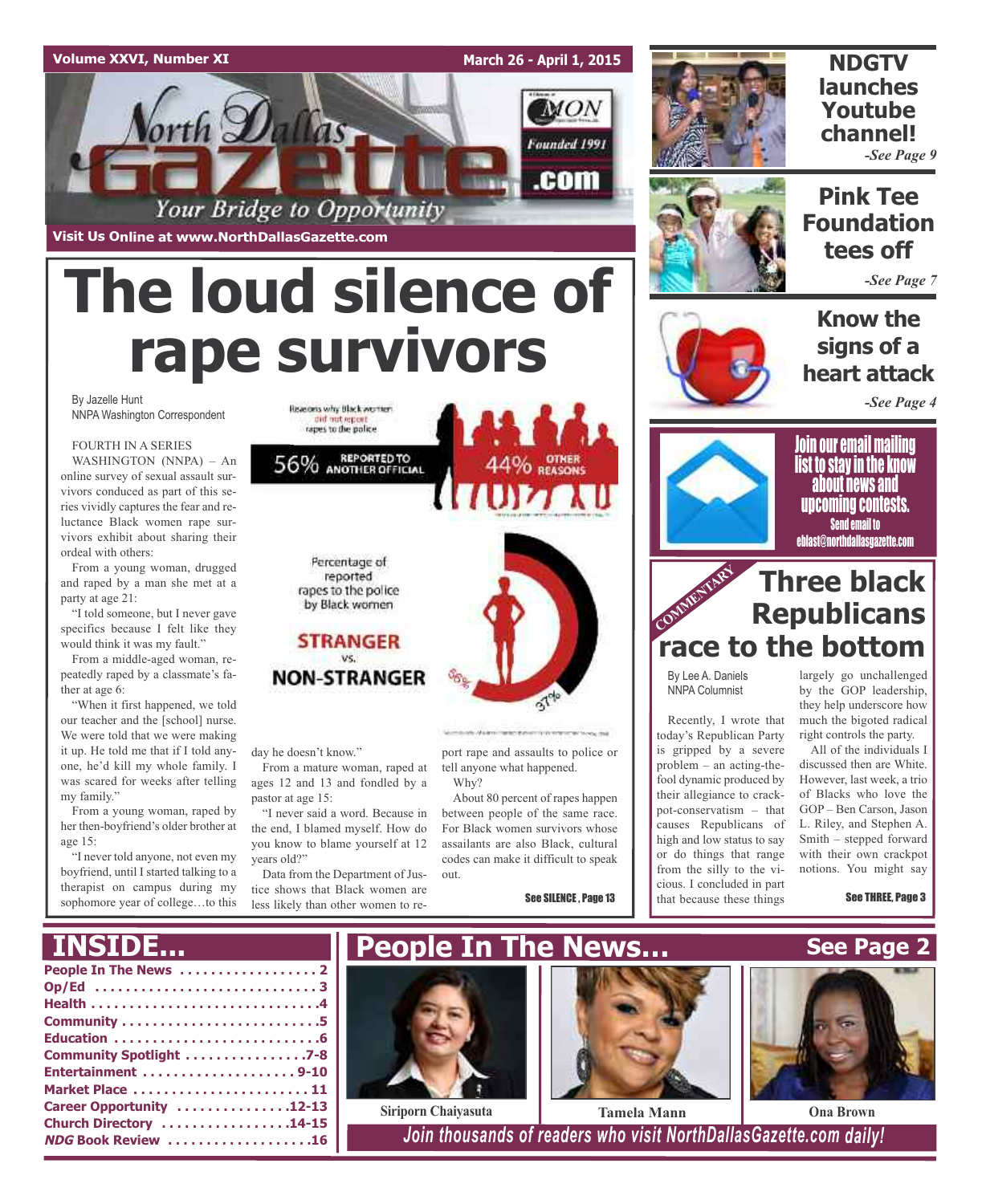### **People in the News www.NorthDallasGazette.com**

### **Siriporn Chaiyasuta**

Five successful legal, business and public service professionals are in the spotlight as SMU Dedman School of Law presents its 28th annual Distinguished Alumni Awards including 1985 graduate, Siriporn Chaiyasuta who received the 2015 Distinguished Global Alumni Award.

A longstanding tradition at the law school, the Distinguished Alumni Award is the highest and most prestigious award Dedman School of Law can bestow upon its alumni. An alumni committee selects recipients who are standouts in their



respective fields, and an honorary award given at the invitation-only ceremony also acknowledges exceptional service to the law school.

Based in London, Chaiyasuta is general counsel for

### **Tamela Mann**

Los Angeles -- Real-life husband and wife team David Mann ("Madea's Big Happy Family") and Tamela Mann ("Sparkle") are reuniting on screen as well as behind-the-scenes as executive producers with the debut of their new family-friendly original sitcom, MANN & WIFE premiering on Bounce TV on Tuesday, April 7 at 8 CT.

In Mann & Wife, the devoted couple draws inspiration from their real lives to play newlyweds Daniel and Toni Mann. The series follows the second-chance sweethearts as they laugh



and love their way through the ups and downs of life as a blended family, each with two children from previous marriages.

"It was important to show our audience what a modern

### Chevron Europe, Eurasia and Middle East Exploration & Production Limited. She leads a team of more than 50 lawyers and manages Chevron's legal portfolio for all exploration and production business in the region, harboring the world's most productive oil and gas basins in 14 countries of the North Sea and Caspian Region of the Middle East, including the United Kingdom, Norway, Denmark, Greenland, Poland, Romania, Ukraine, Russia, Kazakhstan, Azerbaijan, Turkey, Saudi Arabia, Kuwait and the Kurdis-

tan Region of Iraq. After the 2005 merger between Unocal and Chevron,

family looks like," said David Mann. "We want to give a look at the African American family that's positive, since there's so much

negative stuff out there." Life as they know it is turned inside out when Daniel, a police officer from Atlanta, and Toni, a school teacher from Dallas, meet on a dating site and fall in love. When they decide to marry and Toni moves into Daniel's house in the Atlanta suburbs, the honeymooners -- along with their kids DJ, Tosha, Darren and Terri -- all have to adjust to their new lives together. In addition to their expanded brood, they have

Chaiyasuta was named Chevron's Managing Counsel over the Asia Pacific Region, managing Chevron's legal operations for China, Bangladesh, Myanmar, Thailand, Cambodia and Vietnam. She was later assigned to Chevron's California headquarters as the Advisor to the Vice President of Upstream Law.

The Bangkok native is a sixth-generation lawyer from a long line of judges from Thailand, where she has been instrumental in building legal infrastructure and expanding open and fair markets. Chaiyasuta has been a driving force behind key legislation aimed at reforming the Thai legal sys-

to deal with David's overbearing live-in mother and his jet-setting ex-wife.

"We want Black families to learn through watching our show to resolve conflicts through dialogue and agree to disagree, because family is all you have," believes Tamela Mann. "Mann & Wife is more like our real life than any of the other projects that we've done. In our blended family, there's no 'his kids' or 'my kids' - it's just our kids, our family."

In the series premiere, Daniel and Toni return home from an idyllic honeymoon and walk into comical chaos. Although tem for businesses and the community, and has been an advisor on these critical reforms to the Prime Minister of Thailand and Thai parliament.

In 1984 she received her Bachelor of Law degree from Chulalongkorn University in Thailand, and in 1985 graduated from SMU Dedman School of Law with her LL.M. degree. In 1986 she earned a Master of Public Administration from the University of Southern California.

As a board member for numerous professional and civic organizations, Chaiyasuta has lectured at Thai universities including the

Daniel's mother, played by popular comedic actress Jo-Marie Payton, has been left in charge, all four of the children are bickering and finding it hard to get along. Meanwhile, Toni lands a substitute teaching job at the same school that DJ attends and Daniel is introduced to a new detective who will be his partner. The show tackles topics such as starting over, parenting and blended families with the humor, heart and authenticity that have made David and Tamela Mann popular family favorites in living rooms across America.

In addition to the show's stars, Mann & Wife features Sasin Graduate Institute of Business at Chulalongkorn University (a joint program with the Kellogg School of Management and Wharton School of Business), Thammasart University and Assumption University.

She also has written academic publications and articles on legal issues related to commercial transactions, contracts, energy, labor practices, governance and transparency.

Chaiyasuta's many awards and honors include the "Royal Decoration Knight Grand Cross" (First Class) of Direkgunabhon and Thailand's "In-House Counsel of the Year" Award.

#### a vibrant supporting cast: Vivica A. Fox, portraying Michelle, Daniel's ex-wife; Tony Rock, playing Michael Hobbs, Daniel's new partner; Tiny Lister as Daniel's Sergeant; and Jo-Marie Payton as Lorraine, Daniel's overbearing mother. Guest stars include J. Anthony Brown, Demetria McKinney, Julissa Bermudez and Rolonda Watts.

The ten-episode, halfhour series was conceived and co-created by David and Tamela Mann, the first scripted series for which they have earned an execu-

### See MANN, Page 7

### **Ona Brown**

(BlackNews.com) -- Acclaimed motivational speaker and author, Ona Brown, is taking her wildly successful message of resilience, strength and forgiveness across the country with her new Own Your Dream Tour, March 27 through April 11. The tour begins in Oakland, California and travels all the way to Atlanta, Georgia, with stops in ten additional cities along the way.

For over 20 years, Ona has dedicated her life to facilitating exceptional results in the lives of others. Her consulting, coaching and training firm, World Impact Now (W.I.N.) continues to



ignite transformation and healthy change for thousands of people through speaking engagements, personal development workshops and personal coaching.

Ona has shared her inspiring and motivating messages with people in hundreds of cities in the U.S. as well as countless locations abroad including London, England; Sydney, Australia; Johannesburg, South Africa and Stockholm, Sweden. Her radio show, "Own Your Dreams" on WAEC/LOVE860 AM Radio in Atlanta has attracted thousands of listeners and she enjoys a huge following.

"So many people are stuck, stagnant and submissive to stressful and miserable living! However, we really can reclaim our lives, get back in the driver's seat and begin to OWN OUR DREAMS! The best time to begin that journey of discovery & ownership will always be...NOW!" says Ms. Brown.

Daughter of Les Brown,

an international motivational speaker who was named one of the top five speakers in the world, Ona has made a name for herself with her unique, feminine yet mind shifting message. Known as 'The Dream Queen' and 'The Message Midwife', she is a powerhouse in her own right, inspiring and energizing her audiences to actualize their heart's desires.

She's given birth to CDs, books, and other bodies of work that have helped transform people's lives, including How to Fall In Love With Your Life, Discovering the Greatest You Ever, Answer the Call, and When the Seasons Change.

See BROWN, Page 8



*For the 411 in the community, go to www.northdallasgazette.com*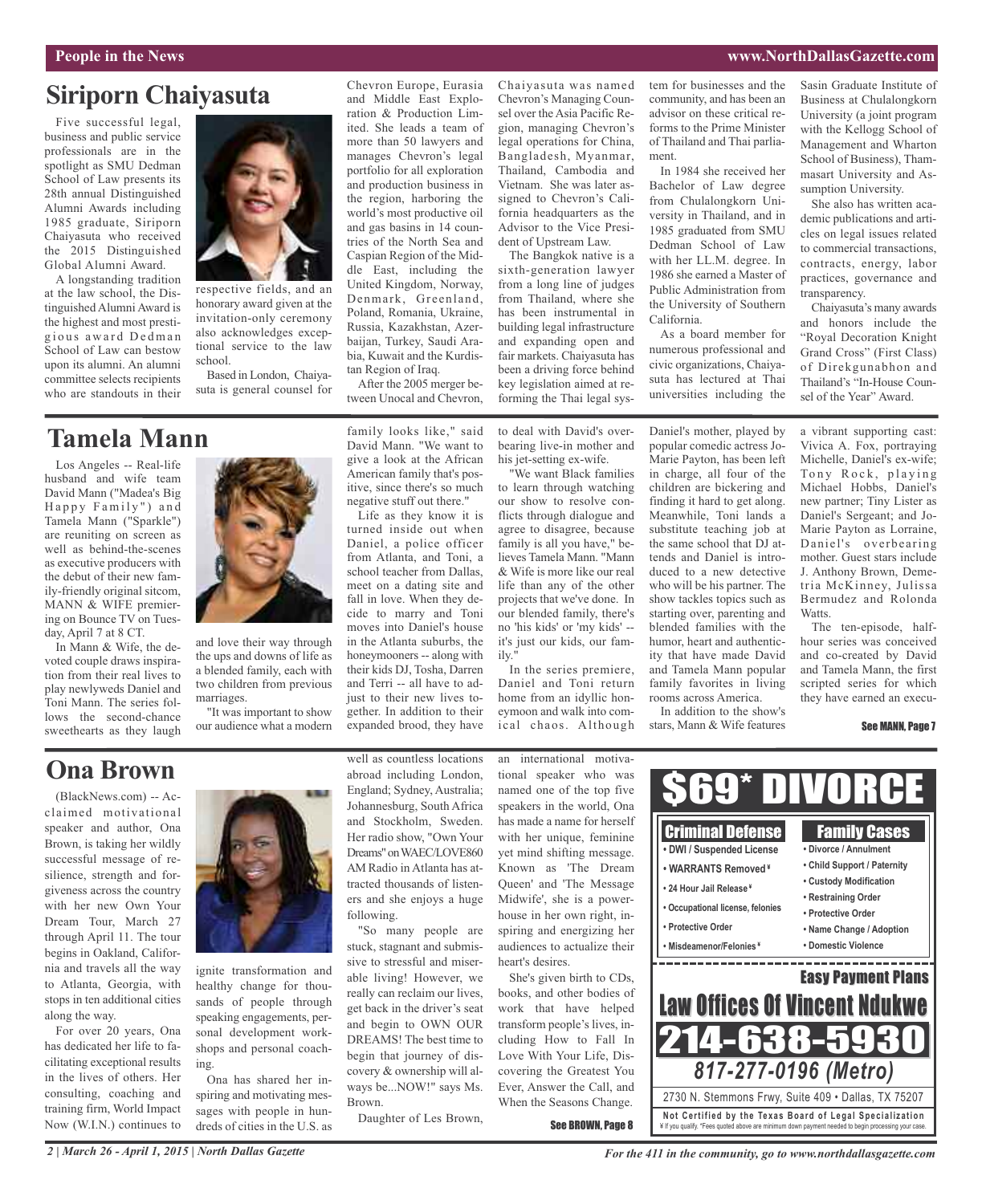### **www.NorthDallasGazette.com Op-Ed**



*unsolicited material and reserves the right to edit and make appropriate revisions.*

### *"Do what you say you are going to do ... when you say you are going to do it."*

**Publisher's Office:** publisher@northdallasgazette.com

**Sales Department:** marketing@northdallasgazette.com

### **Editorial Department:**

editor@northdallasgazette.com

### **Online:**

www.NorthDallasGazette.com www.twitter.com/NDGEditor www.facebook.com/NorthDallasGazette www.pinterest.com/NDallasGazette

### STAFF

**Chairman Emeritus** *Jim Bochum 1933 – 2009*

**Published By** *Minority Opportunity News, Inc.*

> **Web Master** *Todd Jones*

**Special Projects Manager** *Edward Dewayne "Preacher Boy" Gibson, Jr. James C. Allen*

**Community Marketing** *Nina Garcia*

**Religious/ Marketing Editor** *Shirley Demus Tarpley*

### **Advisory Board:**

*John Dudley Myrtle Hightower Fred Moses Annie Dickson Cecil Starks Willie Wattley Coty Rodriguez-Anderson B. J. Williams Denise Upchurch Barbara Simpkins, ADVISORY BOARD SECRETARY*

**and Entertainment** *Jessica Brewer* **Contributing Writers**

**Editor** *Ruth Ferguson*

**VP of Digital Marketing**

*Jackie Hardy Ivy N. McQuain Terri Schlichenmeyer Nicole Scott Tamarind Phinisee*

#### **Editorial Writers** *Ivy N. McQuain Ruth Ferguson Nicole Scott*

**Production** *David Wilfong*

### **Advisory Board Committees:**

*Public Relations Planning and Implementation* Cecil Starks, CHAIRPERSON

*Business Growth Referral* John Dudley, CHAIRPERSON

*Program Policy Development* Annie Dickson, Chairper

*Quality Assurance* Myrtle Hightower, CHAIRPERSON Coty Rodriguez

*The North Dallas Gazette, formerly Minority Opportunity News, was founded in July 1991, by Mr.Jim Bochum and Mr.Thurman R. Jones. North Dallas Gazette is a wholly owned subsidairy of Minority Opportunity News, Inc.*

## **Caught between Barack and a hard place**

"hope" that would finally move Black people to the front of the line for a "change." We were large and in charge, big-ballers and shot-callers, cool and stylish, but we soon found that we were not really running anything. Having bet the farm on our horse, we now look on in agony as he comes down the home stretch. We want to move the finish line a bit farther down the track because we don't yet have the victory, and it looks like we're not going to get it. All we can hope for now is just a little more euphoria before No-

By James Clingman NNPA Columnist

The experiment that featured a Black man in the White house is on the downside now. Folks in the Obama administration are busy looking for their next job and jumping ship faster than rats. But you can't blame them; that's the way it is in politics. You ride your horse as long as you can and then you find a new horse. That's just what folks in presidential administrations do. The question is: What horse will Black folks ride now?

With Barack, came new line-dances at the clubs, new phrases, and new

## **THREE,** continued from Page <sup>1</sup>

they proved once again that some Blacks are as capable of engaging in a race to the bottom of common sense and/or respectability as some Whites.

Speaking at a symposium at Vanderbilt University, Smith, an ESPN personality, declared that his "dream" was that "for one election, just one, every Black person in American vote Republican … Black folks in America," he continued, "are telling one party, 'We don't give a damn about you.' They're telling the other Party, 'You've got our vote. Therefore, you have labeled yourself 'disenfranchised' because one Party knows they've got you under their thumb. They other party knows they'll never get you and nobody comes to address your interest."

Thus, Smith put on display his stunning misunderstanding of the basic point of political electioneering: it's the political party that substantively appeals to the voters for support. Equal to that was his astonishing ignorance of the past halfcentury of American politics – a period when Blacks forged a remarkable record of playing pragmatic politics in the only party, the

place. We don't know if we Democrats, that sought their support. Remarkably, Smith also either didn't notice or ignored the fact that in one recent election his wish had come true.

Black folks are now between Barack and hard

vember 2016.

That was the 2014 bitterly contested race for the U.S. Senate in Mississippi between six-term Republican conservative Thad Cochran, and the Tea Partybacked extremist, Chris McDaniel. Cochran is a dyed-in-the-wool conservative but also a man of courtly manners who has never treated his Democratic Senate colleagues as "the enemy," as McDaniel promised to do. He was in significant danger of losing. Mississippi's Black voters – the most reliably Democratic in the country – rushed into the Republican primary to vote for Cochran in massive numbers, ensuring that he would defeat McDaniel and be returned to Washington.

That was a dramatic example of the principle that has always ruled traditional Black politics: pragmatism trumps political ideology.

That's something Jason L. Riley has made a career of pretending isn't true. Which is why he's held down a spot on the editorial board of the Wall Street are pitching or catching. As that Richard Pryor movie asked, "Which way is up?" We invested nearly 100 percent of our political capital in our current president, thinking we would get a decent Return on Investment (ROI). Unless there is a drastic uptick in the next few months, our investment will be lost forever, because we know this experiment will not be done again for a long time.

Between Barack and a hard place means that Black people, collectively, are now without a comfortable place to turn, without someone we can look to for hope and change, and without what we considered to be a foothold in politics. Being

Journal – the global financial community's main newspaper – for nearly two decades. Despite his tenure at one of the most powerful media companies in the world, Riley spends a lot of ink railing against "black elites" who, as he wrote in a March 17 column, are "always eager" to blame White racism for what he wants the world to see as Black peoples' internally generated flaws.

What he also wrote there, in declaring that we should ignore the racist ditty of the University of Oklahoma White fraternity chapter was this: "History shows that faster black progress was occurring at a time when whites were still lynching blacks, not merely singing about it."

Yes. Those who have a sense of decency about them, not to mention a working intellect, ought to be shocked. Riley offers not a shred of evidence in his lengthy opinion piece to support that claim, of course. He knows it's just "red meat" for the WSJ's constituency – another falsehood they can grab to build their fortress against the truth.

Finally, Ben Carson continued to prove on the campaign trail that, as the headline in the prominent conbetween Barack and a hard place is causing anxiety, doubt, and even fear among some of our people.

Being between Barack and a hard place will make many of us revert to our political ways by staying on the Democrat's wagon because the Republicans ignore us and don't like us, anyway. We will rationalize our allegiance to the same party that takes us for granted, however. And some of us will opt out of the system altogether because we are so frustrated and angry at how the previous two terms went down.

It's very uncomfortable being between Barack and a

#### See HARD, Page 5

servative web-zine, Hot Air, put it, "Ben Carson is not ready for prime time."

Trying to establish foreign-policy credentials, Carson was at times flummoxed by the properly sharp questions of commentator Hugh Hewitt, whose huge following among conservatives testifies to his longtime impeccably conservative credentials. Carson's errors were glaring and produced headlines elsewhere such as: "Presidential contender Ben Carson stumbled in an extremely uncomfortable interview," leading another conservative commentator, David Weigel, to remark, "The headlines came down like acid rain all week."

I suppose one could say, then, we should judge these conservatives not by the color of their skin, but by the loony content of their comments.

*Lee A. Daniels is a longtime journalist based in New York City. His essay, "Martin Luther King, Jr.: The Great Provocateur," appears in Africa's Peacemakers: Nobel Peace Laureates of African Descent (2014), published by Zed Books. His new collection of columns, Race Forward: Facing America's Racial Divide in 2014, is available at www.amazon.com.*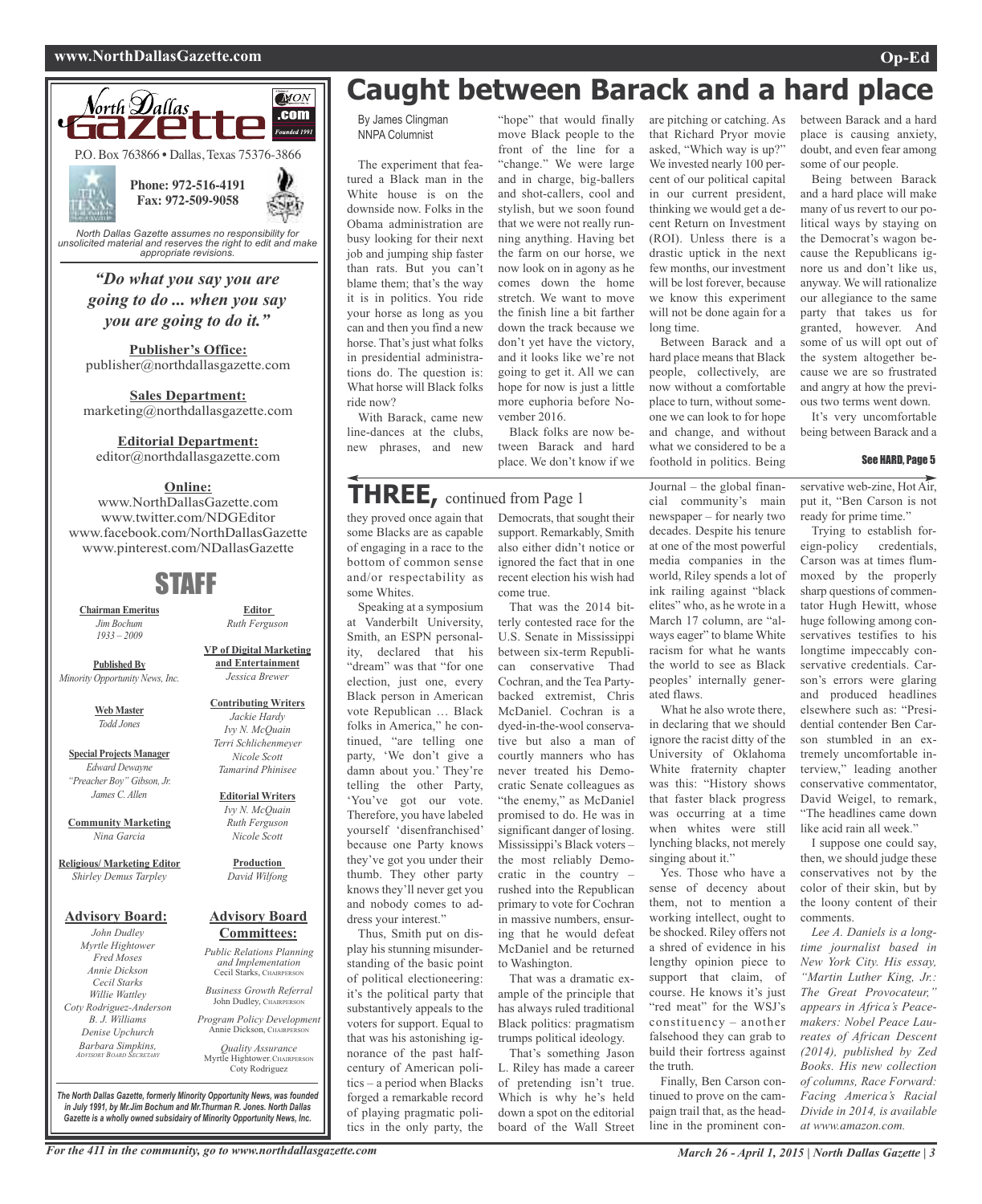### **Health www.NorthDallasGazette.com**

# **'I didn't even realize that I had a heart attack'**

By George E. Curry NNPA Columnist

Nothing was more startling than when a cardiologist looked me directly in the eyes and said matter-offactly: "It looks like you had a heart attack." I was dumbfounded. When? Where? How much damage was done? Why didn't I know it?

It certainly didn't feel like I had suffered a heart attack.

I had just covered and participated in the 50th anniversary of "Bloody Sunday" in Selma, Ala. The ceremonies had special significance to me because as a senior at Druid High School in Tuscaloosa, I had participated in the last day of the march in Montgomery, where I saw James Baldwin and Harry Belafonte for the first time.

Ann and I arrived a day early, had dinner with Susan Gandy, the youngest of my three sisters, who had driven over to Montgomery from Tuskegee with her husband, Iverson, Jr., and my neice, Rachel.

In addition to covering the president's speech Saturday, I had received a Freedom Flame Award that night and on Sunday morning was one of the speakers at the Martin and Coretta King Unity Breakfast. I walked across the Edmund Pettus Bridge on Sunday and completed my writing and editing for the NNPA News Service on Monday.

We stopped in Buford, Ga. Tuesday en route back to Washington, D.C. to visit Ann's son, Derek Ragland; his wife, April, and our



grandkids, Austin, 5, and Autumn 1.

On Wednesday night, I felt a slight pain in my chest, but dismissed it as indigestion. It continued Thursday night. When the pain persisted Friday night, Ann insisted on taking me to the hospital and I acquiesced.

We ended up at Emory Johns Creek Hospital. To Ann's disbelief, I grabbed my iPad mini, a book, my charger, and a notebook as we headed out of the door. I know how long the wait can be in emergency rooms and did not want to be without reading material if I became trapped in the waiting lounge.

But once my symptoms were shared with the intake nurses, I was whizzed through the paperwork and placed in a room to wait for a doctor, to be administered an EKG and, of course, give blood.

"We're going to keep you overnight to see what's happening," the attending physician told me. From the way he said "keep me," I deduced that they were not keeping me around just to get to know me better. Something was amiss and I wasn't sure what it was. I was wheeled into a private room in the Intensive Care Unit, where I was closely monitored around the clock, had blood extracted – usually at ungodly hours – and hooked up to a series of instruments. A hospital is not place to get sleep; it's the only place in the world where they wake you up to give you a sleeping pill.

I was told around midnight that at 7 a.m. Saturday, a stent would be inserted into my heart to unblock a clogged artery. At the age of 50, I had a triple bypass. I had played quarterback at Druid High and Knoxville College and neither drank – not even wine – smoked nor used illicit drugs. Yet, an athletic past and clean living were not sufficient. I was the son of the South and I had grown up in a family where our grease was cooked in grease.

Now, 18 years later, I was told that of the three bypassed arteries, one was completely blocked, one was 97 percent blocked, and one was functioning fine. The surgery itself was not as dramatic as the bypass, which required the heart to be stopped temporarily. This time, the cardiologist made an incision in my groin, placed a stent over a

revitalize aging skin or reduce wrinkles, but the Food and Drug Administration has approved only a few for sun-damaged or aging skin. Various treatments soothe dry skin and reduce the appearance of age spots.

balloon catheter and slid it into the heart muscle to improve blood flow. I was awake, but did not feel any pain.

From there, the ICU nurses — especially Glenn, Rene, KayLee and Shig took fantastic care of me. They could not have provided better care, even if that meant waking me constantly.

I had a follow-up visit and a stress test with Dr. Jigishu Dhabuwala at the North Atlanta Heart and Vascular Clinic before being released to the care of Dr. Boisey O. Barnes, my regular cardiologist in Washington. I spoke with Dr. Barnes during this period and before I returned home, he had already discussed getting me into a heart rehabilitation program and enrolling me in a Harvard study to prevent second heart attacks.

After writing about my bypass 18 years ago, Bill Pickard, a Detroit businessman, said I had probably saved his life because he took some immediate steps to improve his health after reading about my challenge in *Emerge* magazine.

At the urging of "Uncle Mike" Fauvelle of Setauket, N.Y., I am writing about my second close call with death, hoping that it, too, will prompt you to not only pay closer attention to your health, but be aware of the

small signs of trouble and do something about it immediately if you sense something is awry.

*George E. Curry, former editor-in-chief of Emerge magazine, is editor-in-chief of the National Newspaper Publishers Association*

*News Service (NNPA) and BlackPressUSA.com. He is a keynote speaker, moderator, and media coach. Curry can be reached through his Web site, www.georgecurry.com. You can also follow him on Twitter and Facebook.*



We Also Handle Criminal Defense & Wills and Probate

**Gina Smith & Associates** 2141749-0040

Free Paisonal Injury **Consultation** 

Your skin changes as you of the sun when it is has smoked. Many products claim to **Don't forget to take care of your skin in the spring sun**

age. You might notice wrinkles, age spots and dryness. Your skin also becomes thinner and loses fat, making it less plump and smooth. It might take longer to heal, too.

Sunlight is a major cause of skin aging. You can protect yourself by staying out

strongest, using sunscreen with an SPF of 15 or higher, wearing protective clothing, and avoiding sunlamps and tanning beds.

Cigarette smoking also contributes to wrinkles. The wrinkling increases with the amount of cigarettes and number of years a person

4 | March 26 - April 1, 2015 | North Dallas Gazette The State of Two For the 411 in the community, go to www.northdallasgazette.com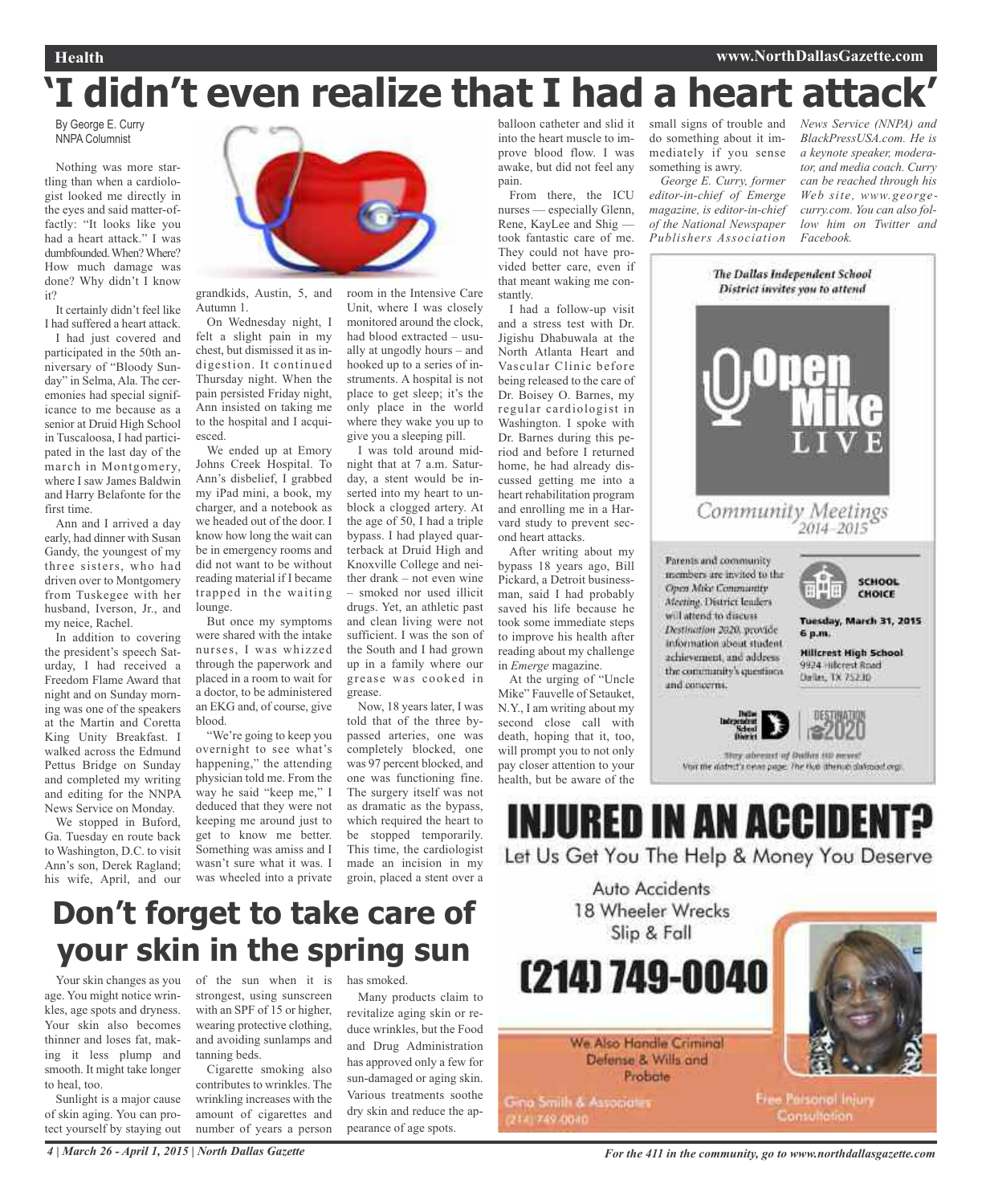# **Austin - We have a problem...**

### By Charles O'Neal

There is no question that these are difficult times, and in Texas it seems the times get more difficult whenever the legislature is in session. Already during the 84th Texas Legislature we've been treated to a barrage of issues, from immigration and border control, open carry (even on college campuses!), strained education budgets and the usual biennial fights over water and transportation.

There is no question that each of these issues deserves the attention of ALL Texans and the legislative solutions applied to fix them will require far more than the harsh partisan posturing we've been treated to so far this session.

In the meantime – while all these other issues swirl around in search of answers, there is one persistent problem that seems to escape resolution: our state just can't figure out how to



*Charles O'Neal,, President of the Texas Association of African American Chambers of Commerce.*

do business with Black Texans!

Since 1999 an increasing number of state agencies have committed – during legislative years – to a series of Memorandums of Cooperation. The intent of the commitment is increased contract awards to the most Texan of groups, Historically Underutilized Businesses. HUBs, as this group has become familiarly known, are Black, Hispanic, Asian/Pacific Islander, Native American

### **HARD,** continued from Page <sup>3</sup>

hard place. To whom will we turn? Will Hillary help us? Will one of the Republican candidates help us? Maybe Dr. Ben (Carson) will win and come to our rescue. What are Black folks to do in 2016 as we now find ourselves wedged between Barack and a hard place with no wiggle room? Maybe we could "apologize" to Hillary for abandoning her in 2008. Maybe we could do a public mea culpa to the Republicans. After all, we need someone to turn to now, right?

Well, here are a few thoughts. Maybe we can now turn to ourselves. Maybe now we will fully understand the error of our ways and make appropriate change. Maybe we will finally work together as a solid bloc to leverage our precious votes against the 2016 candidates. Maybe we will understand that no matter who resides at 1600 Pennsylvania Avenue, Black folks still have to be vigilant about our political and economic position in this country. And maybe, as we struggle to remove ourselves from between Barack and a hard place, at least a small percentage of us will organize around economic and political empowerment.

The Barack experiment was cool. He sings like Al Green, dances like the steppers in Chicago, shoots three-pointers on the basketball court, plays golf with Alonzo Mourning, and even gets his preach on when speaking to Black audiences. In other words, Barack could make us feel real good, so much so that we kicked back, relaxed, and waited for him to fix our problems, to speak on our behalf, and to give us the same deference he gives to other groups. Now, we find ourselves between

and white women-owned businesses. During the 83rd Legislature in 2013, disabled military veterans were specifically added to the roster of Texans covered by HUB statutes, despite the fact that any veteran other than a white male would fall into one of the other identified groups.

The Texas Association of African American Chambers of Commerce, an organization comprised of more than 20 Black chambers of commerce from

Barack and a hard place – no turning room, very little breathing room, and much uncertainty about our future in the political arena.

There will be a new sheriff in town in January 2017, and our guy will stand there with him or her to give congrats and well wishes right before he rides off into the sunset, back to Chicago, Hawaii, or wherever, to enjoy the fruit of his labor, and I do mean fruit. He and his family will be well taken care of, but most of our families will be in the same or worse condition, having been stuck between Barack and a hard place for eight years.

*Jim Clingman, founder of the Greater Cincinnati African American Chamber of Commerce, is the nation's most prolific writer on economic empowerment for Black people. He can be reached through his website, blackonomics.com.*

across Texas, has been at HUB spending report conthe forefront of efforts to change the way Texas agencies fail to include Blackowned businesses in their purchasing decisions. With the consistent, persistent efforts of members of the Texas Legislative Black Caucus, TAAACC has kept the issue front and center, forging relationships with agency directors and personnel, constantly challenging them to match agency performance with the intent of the Memorandum of Cooperation.

How's that working out? We were flabbergasted during last session to learn that spending with Black-owned businesses totaled a paltry ONE POINT SIX THREE PERCENT (.0163) of about \$14.5 BILLION spent for goods and services in the 2012 budget.

Pretty bad, huh? Imagine, then, our reaction when we discovered that in the 2014 tract awards to Blackowned businesses had slipped to 1.22%... THAT'S A PROBLEM!!!

Because one stereotypical response to our questions to agency staff is "…we can't find any…" we want to help them. Black Business Day at the Capitol is Tuesday, March 31. If you are in business, want to be in business, or believe that Black businesses deserve a more representative share of Texas agency spending, join us at the Capitol on Tuesday, March 31, 2015.

You'll get a chance to witness the signing of the 2015 Memorandum of Cooperation, see your government at work and meet the legislators that make the decisions on how your tax dollars are spent. More important than all of that, the presence of thousands of Black business owners in our state Capitol will send an irrefutable message that Black businesses do exist, that the owners of those businesses can provide goods and services to state agencies and those business owners expect the Governor, Senators and Representatives to make sure Texas government is responsive to the concerns of Blackowned businesses.

There are nearly 200,000 Black owned businesses in our state and by the time of the 2020 Census, Texas will have the 2nd largest Black population among the 50 states. None of this will make a difference if Black Texans don't have an opportunity to earn a return on our taxpayer investment.

We hope we can count on your presence at the Capitol on March 31st… and remember: If you're not part of the solution…

*Charles O'Neal is thePresident of the Texas Association of African American Chambers of Commerce.*



www.mlkcelebrationdallas.org Find us on Facebook or Twitter @MLKCCDallas

*For the 411 in the community, go to www.northdallasgazette.com*

*March 26 - April 1, 2015 | North Dallas Gazette | 5*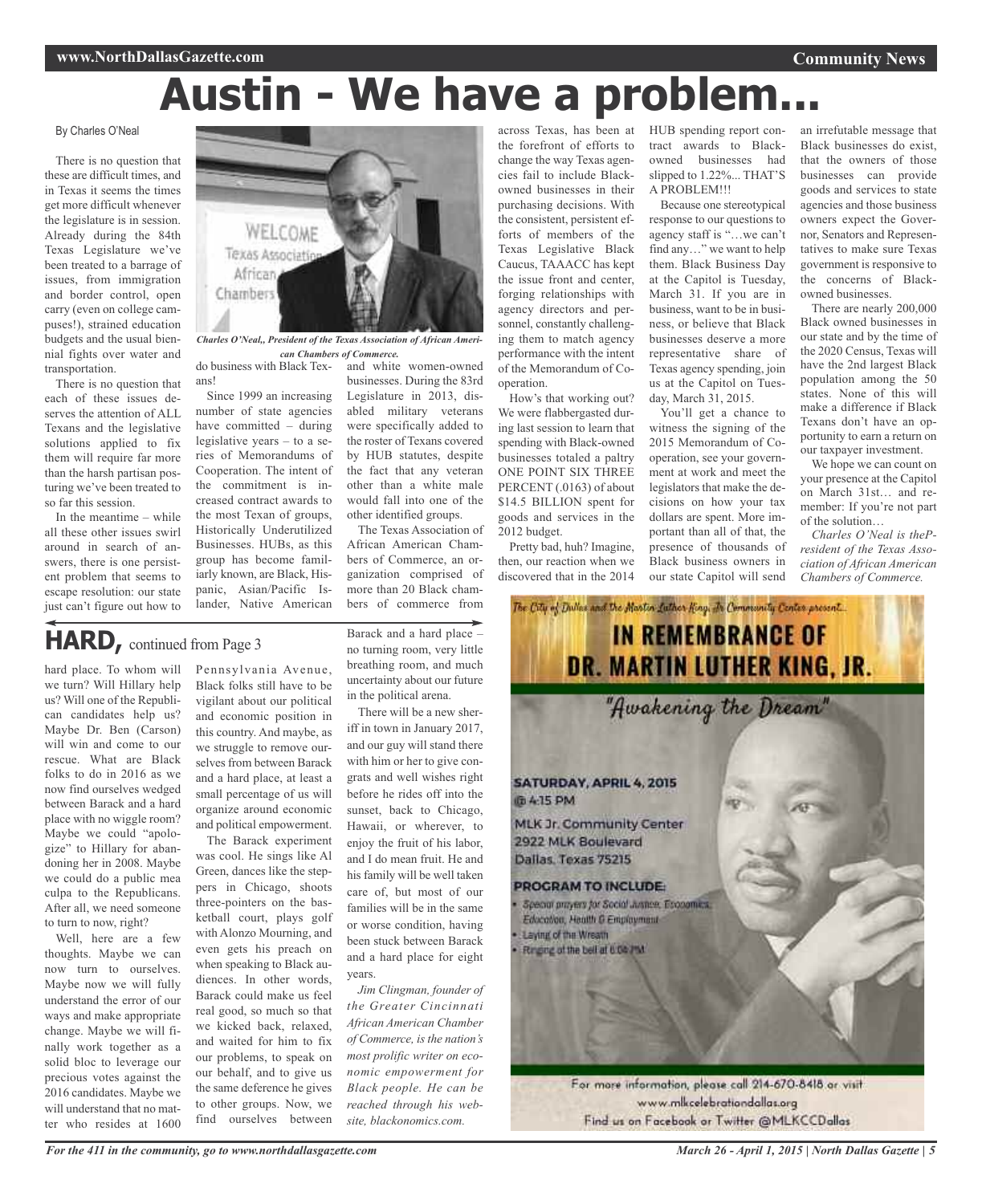## **14 Garland ISD students selected as Dell Scholar semifinalists**

Fourteen Garland ISD AVID students are vying for a chance to receive \$20,000, a laptop and ongoing educational support. The high schoolers were recently named Dell Scholar semifinalists due to their academic rigor, ambition and perseverance.

"This is great news for our AVID students, their teachers and families," said GISD AVID Director Janice Howard. "To be recognized as a Dell Scholar semifinalist involves a rigorous process and is a tremendous honor."

The Dell Scholar Pro-

gram is an initiative of the Michael & Susan Dell Foundation, which has gifted more than \$60 million to highly motivated, underprivileged high schoolers since 2004. The Dell Scholar Program considers students who are enrolled in an approved college readiness program, hold a minimum 2.4 GPA, demonstrate a financial assistance need, and will enroll as a full-time college student in the fall.

"Dell Scholars are students who demonstrate their desire and ability to overcome barriers and to

achieve their goals," the program's website states. "These scholars serve as positive role models and change the trajectories for their families, friends and communities."

Dell Scholars will be named April 10. The following GISD students are in the running to earn the esteemed title.

• Yarely DeLeon – Garland High School • Adriana Diaz – North

Garland High School • Katherinne Estrada –

Lakeview Centennial High School • Uriel Granados – North Garland High School

• Thomas Hall – South Garland High School • Bianca Herrera – South

Garland High School • Ashley Hilario Ramirez – North Garland High School

• Jershayla Johnson – Lakeview Centennial High School

• Jo'el Kilgore – Garland High School

• Tiye Moore – Garland High School

• Betzy Mundo – Garland High School • Jennifer Nguyen –

Lakeview Centennial High

School

• Esbeyde Romero – Lakeview Centennial High



School

• Ramiro Rosas – North Garland High School





**\$\$ CASH \$\$ 1-800-772-1142 1-310-721-0726**  usa@classicrunners.com

# **ESL Excellence Luncheon raises needed funds for scholarships**

chapter in the world last over the past two decades,

College.

Collin College will hold its annual ESL Excellence Scholarship Luncheon, noon-1:30 p.m., Thursday, April 2, at the Spring Creek Campus Living Legends Conference Center, 2800 E. Spring Creek Parkway in Plano.

Part celebration and part fundraiser, the scholarship luncheon will feature live entertainment, a catered meal and a message from students helped by the English as a Second Language program.

Communication is a skill that most Americans take for granted. Someone who has lived here all his life understands even the roughest native speaker's English. That isn't always true for

The Cedar Valley College Alumni Department invites the public to a special recognition and fundraising event in honor of CVC's Alpha Zeta Omicron chapter of Phi Theta Kappa. It will be held from 5-7 p.m. Monday, April 13 in the CVC Performance Hall

Alpha Zeta Omicron was named the top international

(Building E).

non-native English speakers, who may need a little more help working through the language to function well in society.

Originally from Mexico, student Martha Ahmad said she was not prepared for the transition to English when she came to the United States even though she had studied the language for years on her own. She just didn't feel fluent enough to be confident in her speech.

"I had a lot of plans, thinking I was going to work and do so many things. It was very surprising that I couldn't even ask for a job," she said.

She has made great strides in the years since she came to America, but there

**Cedar Valley College to Host**

**Special Phi Theta Kappa Event**

April and has a long and distinguished tradition of excellence at Cedar Valley College. CVC invites the community to come and help celebrate the chapter and its significant accom-

"Our Phi Theta Kappa chapter at Cedar Valley has established a well-earned reputation for excellence

were subtleties to English that made going to college difficult. Ahmad said the small classes in Collin College's ESL program made learning easier because the education felt more personal. She said the teachers were very nurturing and that she feels much more confident now.

"I took four classes last semester and I feel much better," she said.

The ESL Excellence Scholarship program has given 21 students help paying for classes to master the language since its inception in 2011. The scholarships are available to all Collin College students who have taken at least one English as a Second Language class

and this prestigious award we received further validates the tremendous work our chapter does on behalf of our students and to promote academic success," said Dr. Jennifer Wimbish, President of Cedar Valley

"We are very proud of our

See EVENT, Page 16

and plan to take another. The scholarships are tied specifically to ESL classes, which are not always covered by other scholarships.



Get FAA approved maintenance training at campuses coast to coast. Job placement assistance. Financial Aid for qualifying students. Military friendly,

> Call Aviation Institute of Maintenance 800-481-7894



plishments.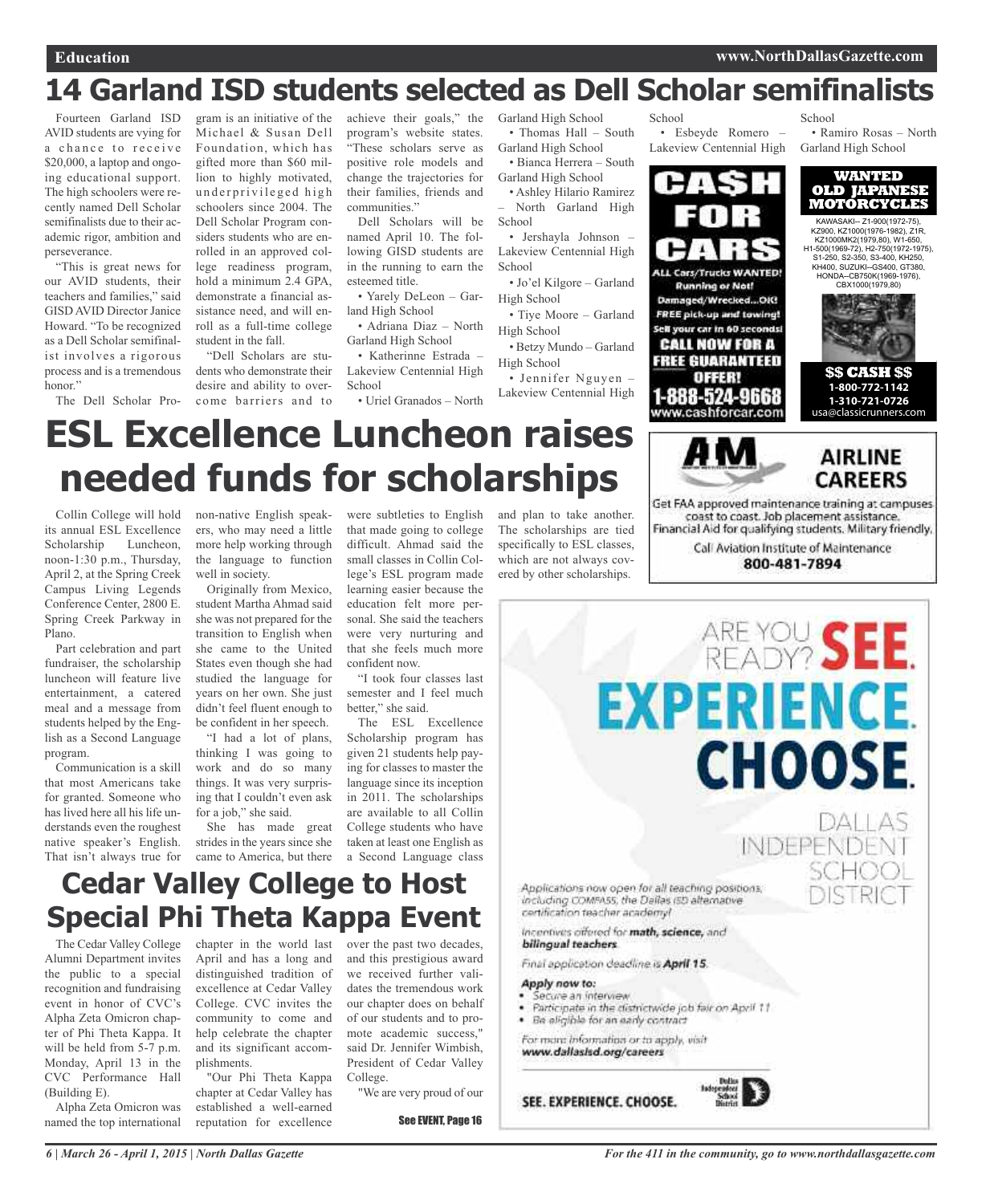## **Garland ISD Education Foundation Golf Tournament is April 10**

invited to tee off for education at the 13th-annual Garland ISD Education Foundation Golf Tournament, set to kick off with a 9 a.m. shotgun start April 10 at Firewheel Golf Park.

"We are looking forward to having a delightful, successful 13th year," said Education Foundation President Lisa Cox. "Last year, 144 golfers helped raise \$48,000. This year, we want to hit the \$60,000 mark, and are excited to get there with

Community members are the help of our supportive are still available, giving community."

> For more than a decade, this annual event has offered participants an opportunity to support GISD students and staff while also enjoying spirited competition, camaraderie and one of the premier golf complexes in Texas.

> Pogue Construction and Gay, McCall, Isaacks, Gordon & Roberts, P.C. are among this year's sponsors. Several sponsorship levels ranging from \$500-\$4,000

applicants a chance to promote their services. Individual playing spots are also still available for \$200.

All tournament participants will receive official golf tournament apparel, a Foundation Foursome package and a door prize entry in addition to breakfast, lunch, beverages and snacks. A hole-in-one contest, six team awards and four individual awards will also be up for grabs.

All proceeds from this one-day outdoor affair will benefit the youth of Garland, Rowlett and Sachse. The Garland ISD Education Foundation is a nonprofit organization that generates and distributes resources to enrich teaching and learning throughout the district.

The deadline to register for this charitable event is Friday, April 3. To reserve a spot, contact the GISD Education Foundation at 972- 487-3253.



## **Pink Tee Foundation tees off new season on April 18**

The Pink Tee Foundation, a 501(c)3 tax exempt nonprofit mentoring program that introduces inner city

girls between the ages of 7- 17 to the game of golf, will be kicking off their 3rd season April 18 at Tenison Golf



*The Pink Tee Foundation is a non-profit organization that introduces inner-city girls to the game of golf. (Courtesy photo)*

### **MANN,** continued from Page <sup>2</sup>

tive producer credit, along with co-creator, executive producer and series director Roger Bobb.

"Mann & Wife allows David and Tamela to show a new audience the incredibly funny, talented, loving and charming couple that they are in real life and that they portray in their characters on the series," expresses Roger Bobb. "I feel honored and blessed to be able to showcase the talents of my good friends David and Tamela."

Mann & Wife is the newest original series for Bounce TV, which is the fastest-growing African-American (AA) targeted network on television and has become the #2 mostwatched among all AA networks. Bounce TV has grown to be available in more than 85 million homes across 90 markets, 90% of African-American television homes -- including all of the top AA television markets -- and three quarters of the total television homes in the United States.

"We are officially the goto outlet for African American family-friendly original programming and so proud to be partnering with the Manns on Mann & Wife," says Ri-Karlo Handy, VP of Original Programming for Bounce TV. "David and Tamela bring a loyal fan base, years of experience in television and a vision to bring back family programming. We're supporting them 100%."

Viewers can learn more and watch the trailer at www.bouncetv.com/shows/ mann-and-wife.

Course.

Pink Tee Foundation start in 2013 and the momentum continues to touch the lives of young girls throughout the DFW Metroplex. This year Pink Tee started with an after school program at Focus Academy in Oak Cliff in late March. The full program starts April 18 and

includes 18 weeks of learning fundamental golf skills along with valuable life skills.

In 2009 the NCAA reported that over 200 women's golf scholarships went unused. Pink Tee Founder LoveVell Higgs explains the importance of girls learning the game, "It

is so great to be able to offer this program for another year. Girls are able to be exposed to a game that is traditionally not offered in our communities. Golf is also a great way for young girls to earn college scholarships. Pink Tee is able to bring excitement to the game of golf and pique the

interest of young girls".

Early registration for Pink Tee will take place April 4 at Cedar Crest Golf Course from 11 a.m. - 12:30 p.m.

To find out more about Pink Tee go to their website pinkteegolf.com or contact LoveVell Higgs at 972-910- 2476.



For the 411 in the community, go to www.northdallasgazette.com March 26 - April 1, 2015 | North Dallas Gazette | 7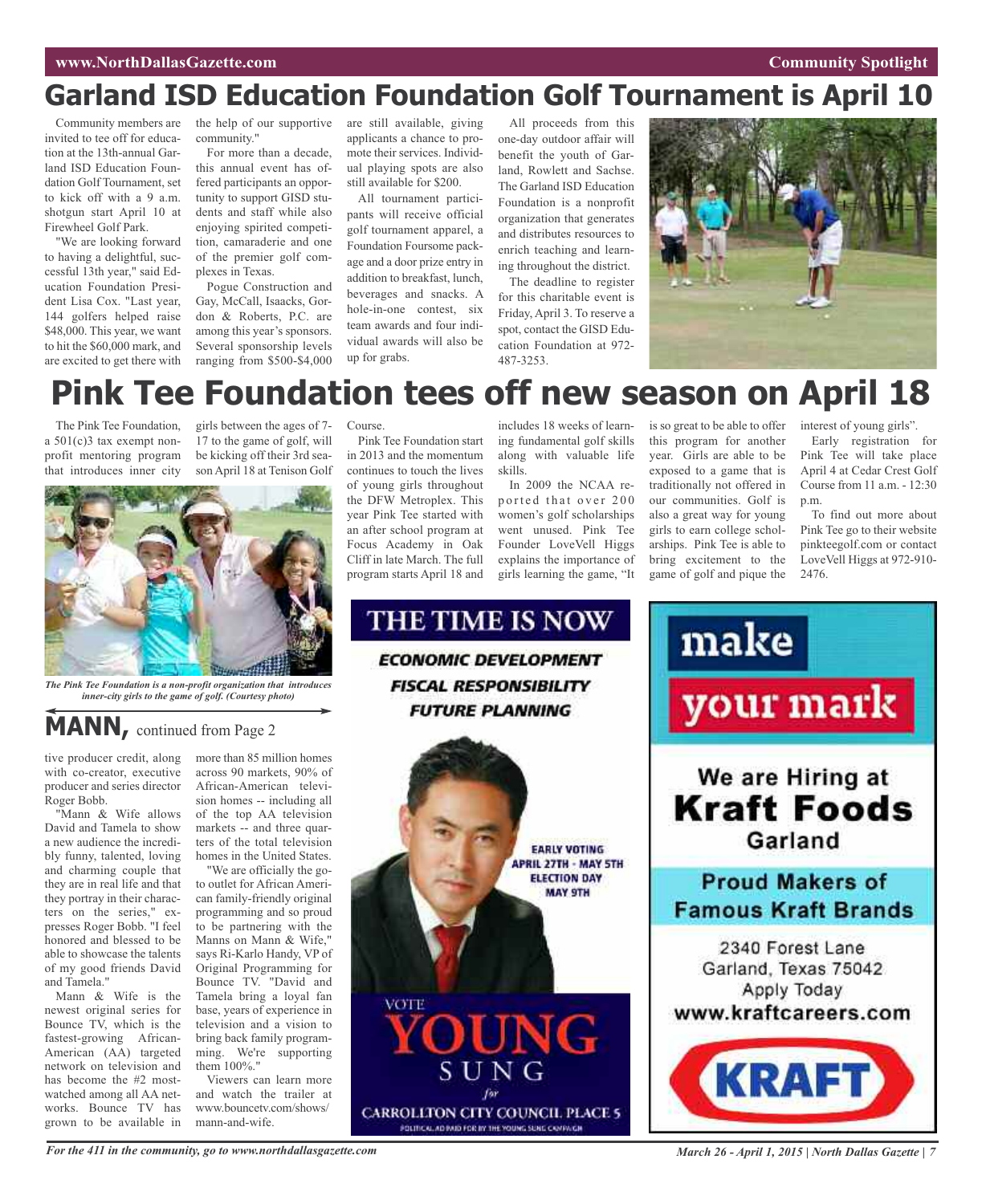### **SILENCE**, continued from Page 1

#### **Black men vs. Black women**

"We in Black communities don't talk about [sexual assault] because of this pressure to protect the race," says Aishah Shahidah Simmons, a survivor, educator, activist, and director of "NO! The Rape Documentary," an international award-winning film that explores sexual violence within in the Black community.

The Philadelphia native

### LEARNING + HEALING resources for rape & sexual assault

Rape Abuse Incest National Network (RAINN.org) Educational and self-help resources, and a stateby-state listing of organizations and crisis centers

### RAINN National Sexual Assault Hotline 1-800-656-HOPE(4673) or online.rainn.org

I Will Survive: The African American Guide to Healing from Sexual Assault and Abuse by Lori S. Robinson

No Secrets, No Lies: How Black Families Can Heal from Sexual Abuse by Robin D. Stone

Beyond Betrayal: Taking Charge of Your Life after Boyhood Sexual Abuse by Richard B. Gartner

Healing the Incest Wound: Adult Survivors in Therapy by Christine A. Courtois

NO! The Rape Documentary (2006 film) by Aishah Shahidah Simmons notherapedocumentary.org

### Boys and Men Healing (2010 film)

by Kathi Barbini bigvoicepictures.com/production-3/boys-and-menhealing.

### MaleSurvivor.org

Chat rooms, in-person support groups, self-help resources, and more, for male survivors in the U.S. and Canada

### 1in6.org

Testimonies, resource library, and live-chat supportfor men who have experiened sexual assault

### StopItNow org

1-888-PREVENT (B88-773-8368) Resources for families on child sexual abuse, and interventions for adults who have or may sexually abuse.

National Newspaper Publishers Association News Service

explained, "[Black women] are valuable when we're concerned about protecting our men and our children and our communities, but when it comes to talking about the violence that we've experienced at the hands of the men in our communities, then we're traitors.

After Sharita Lee was raped at age 20 by a childhood friend, she didn't know what to do. He had attacked her after hours of reminiscing and catching up, and immediately after a sudden phone call that brought news of her grandfather's death. He was so abrupt that he had interrupted his own condolences when he pinned her to the couch.

"A reason in why I never told was because – in his particular case – as he began to rape me, I felt pleasure. And I knew I was not supposed to be feeling pleasure because I was being raped," she says nervously. "In the moment, I felt confused, I felt stupid, because – you know? It's almost like, do I just say 'forget it'that he's raping me, to enjoy it, or not? So for me, I couldn't even admit it. This is probably the first time I'm admitting it out loud, ever."

#### **Distrust of mainstream systems**

There are other reasons Black women are less likely to vocalize their pain, including a deep distrust law of both the criminal justice system and the medical community.

For Tiffany Perry, it was more personal than a philosophical distrust of the criminal justice system. At 21 years old, she was the victim of an attempted rape by a police officer. The married policeman was also her co-worker, and her usual ride home after work. One evening, he cornered her in a secluded makeshift office and pinned on a couch where officers slept between shifts.

"I'm saying, 'Stop! Stop,

get off of me what are you doing? I'm going to scream!' And he says, 'Go ahead, who's going to save you, you're in a police station.' When he said that to me I just froze. I was like, 'Wow, I am. Nobody's going to do anything,'" she remembered.

After groping her for a few more minutes, her assailant suddenly changed his mind, releasing her.

"The thing is – when we left there, I got in the car with him. And I tried to explain this…I was so afraid of him that I got in the car with him," Perry says. "To people, that doesn't make any sense…but when he said, 'Nobody's going to hear you, and nobody's going to believe you,'I convinced myself that he was right. I felt like I should've known better."

She never reported the incident. Two years later, she was able to tell her mother, who had been raped and had become pregnant with

her at age 15.

"I didn't want to be scrutinized, I didn't want to be under the limelight. I didn't want to relive it. I didn't want to talk about it," Perry said. "Even now I have feelings of guilt…what if, because I didn't say nothing, this guy went further with some other young lady? Or, maybe I wasn't the first…maybe the person before me, she didn't seem mad either, so that's what made him think it was okay to do that to me.

"You say to yourself, you don't know what's right or wrong. You just do what you can, or know how to do in that moment."

**NEXT: Life after Rape** *(The project was made possible by a grant from the National Health Journalism Fellowship, a program of the University of Southern California Annenberg School for Communication and Journalism.)*

### **BROWN,**

### From Page 2

"I love to share the following words from Nelson Mandela, who encourages us to unleash our own life of leadership and greatness," says Ona. "'What counts in life is not the mere fact that we have lived. It is what difference we have made to the lives of others that will determine the significance of the life we lead.'"

The Own Your Dreams Tour is seeking donations to help Ona reach and empower as many people as possible. Contributions can be made at www.onabrown.com. For more information about Ona Brown's Own Your Dream Tour, contact info@onabrown.com or call (305) 999- 5556.

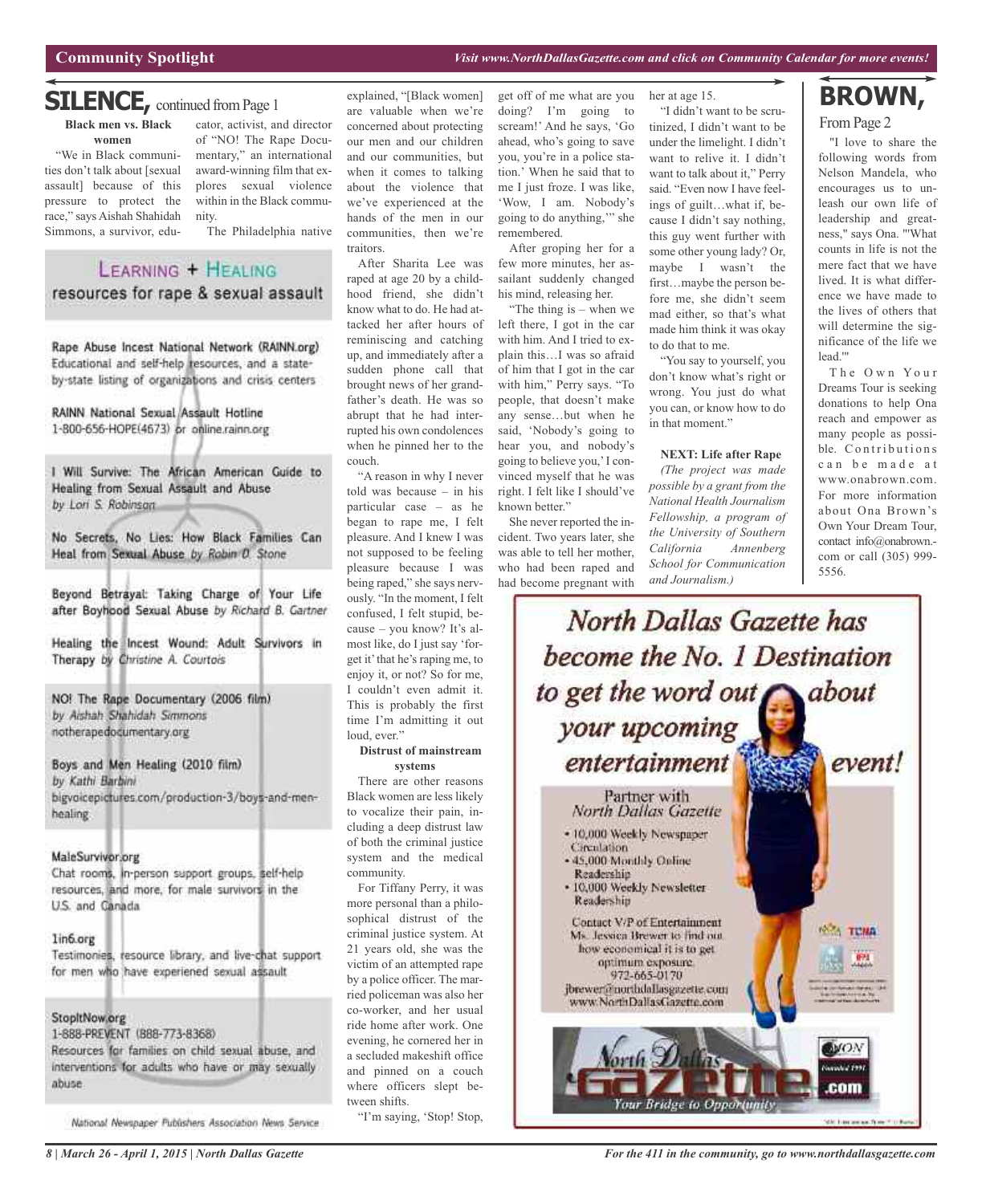### *Let NDG Entertainment be a part of your upcoming events!Contact jbrewer@northdallasgazette.com* **Entertainment**

# **North Dallas Gazette launches Youtube Channel**

The *North Dallas Gazette* recognizes that in this digital age, our readers enjoy receiving hot news and information in a variety of formats.

We are very pleased to officially launch our YouTube channel and invite readers to subscribe to NDGTV for interviews

with entertainers and newsmakers.

*Business Insider* reported earlier this year, "YouTube reaches more adults aged 18 to 34 than any single cable TV network.

Nearly half of people in this age group visited YouTube between December 2013 and February

2014, according to Nielsen. "The ability to discover free streaming of popular

news, movie and music videos contributed to the explosion of growth of this social network which boasts over 1 billion unique visitors each month!

A few of the current videos include:

NDGTV catches an interview with Al Wash the CEO of ALW Entertainment, who shares the history of the Southwest Airlines State Fair Classic – between the football teams and the marching bands of Grambling State University of Louisiana and Prairie View



A&M University of Texas. *NDG's V/P of Entertainment Jessica Brewer, interviews Ellen Torbert, Southwest Airlines' Vice President Diversity & Inclusion.*

## **TeCo to present The Clothesline Muse in 2014/15 series**

As part of their 2014-15 theatre series, TeCo is partnering with Southern Methodist University Meadows School of the Arts to present The Clothesline Muse, a multi-disciplinary theater project exploring the clothesline as a metaphor for women's work, a community lifeline, and its ties to our environment. Six time Grammy-

nominated vocalist Nnenna Freelon lends her talents to this new devised theater work. *The Clothesline Muse* will transport audiences and students to a different world, where the onerous yet honorable task of washing clothes by hand is transformed into beautiful imagery, dance, and song.

This multi-disciplinary theater performance com-

bines the talents and knowledge of three incredible artists to create an evening of dance, music, spoken word, video, and interactive art. Much like the internet, the clothesline connects us to one another, allowing us to share stories and connect our collective histories. This is an important history lesson that turned the very wheels of our country. It in-

cludes the first US labor strike - of Atlanta washerwomen in 1881 and encompasses the deep compassion of laundress Osceola Mc-Carty. *The Clothesline Muse* reverberates from the multitude of women who pulled their families up from poverty using only their clotheslines.

Kariamu Welsh is a choreographer and professor in the dance department of Boyer College of Music and Dance at Temple University. She received her Doctor's of Arts from New York University and her MA.H. from the University of New York at Buffalo. She is a published author by Africa World Press, Trenton, NJ: Zimbabwe Dance: Rhythmic Forces, Ancestral Voices and An Aesthetic

BRING YOUR FAMILY TO DCT TO KICK OFF SPRING!

**KATHY BURKS THEATRE** OF PUPPETRY ARTS

Analysis and Umfundalai: An African Dance Technique. Nnenna Freelon a Six-time GRAMMY Award-nominee Nnenna Freelon has earned a reputation as a captivating vocalist, most recently in 2007 on In Performance At The White House to celebrate the 20th Anniversary of the

### See TECO, Page 11

## **Film Review: The Gunman**

By Dwight Brown NNPA Film Critic

Sean Penn takes a page out of the Liam Neeson book of machismo in this sterile international thriller about a Special Forces soldier-turned-assassin who commits a crime he can't live with. There's one key difference between the two actors' approach to action films: Neeson's have humane qualities. Penn, as a deadeye killer named Jim Terrier, is not all that lovable. Go figure.

Somewhere in the Democratic Republic of the Congo, under the guise of an innocent contractor, Terrier is actually in cahoots with some devious people who are there to exploit the land for precious stones. When a government official, the Minister of Mining, gets in the way, he is done in. Terrier goes on the lam, leaving behind his foreign aid worker girlfriend Annie (Jasmine Trinca) and a



sneaky friend named Felix (Javier Bardem).

Eight years later, Terrier has changed his ways and is doing humanitarian work in Africa when thugs come hunting for him. That event drags him back to his old life, as he heads to London, Barcelona and Gibraltar to dig up old chums and find out who is trying to kill him. By the way, Felix has married Annie, and any references to the fox guarding the chicken coop are warranted.

Pierre Morel, the director of the original Neeson-starring Taken film, seems the perfect mentor for Penn, as the way-too-sober actor attempts to morph into an ultra tough guy. It takes a while for Penn's interpretation of Terrier to gel, and when it does we find him cold, detached, reeling from head trauma like a retired football player and not sympathetic. He shoots to kill, is an expert martial arts guy and his boxing skills are on point. Yet, his antics never excite you. Yes, Penn is an Oscar-caliber actor, but this

See GUNMAN, Page 16

Adapted for the puppet stage by 8. Work 214-740-0051 593B Skillman DALLAS Dallas, TX **CHILDREN'S** THEATER dct.org 660

*NDG Entertainment Ticket Giveaway!!! Visit www.northdallasgazette.com* **to** *Win!* NDG Entertainment Ticket Giveaway!!! Visit www.northdallas<br>Ticket Giveaway

*Do you have an upcoming event? Contact NDG Entertainment at jbrewer@northdallasgazette.com*

*March 26 - April 1, 2015 | North Dallas Gazette | 9*

Based on the book by Beatrix Potter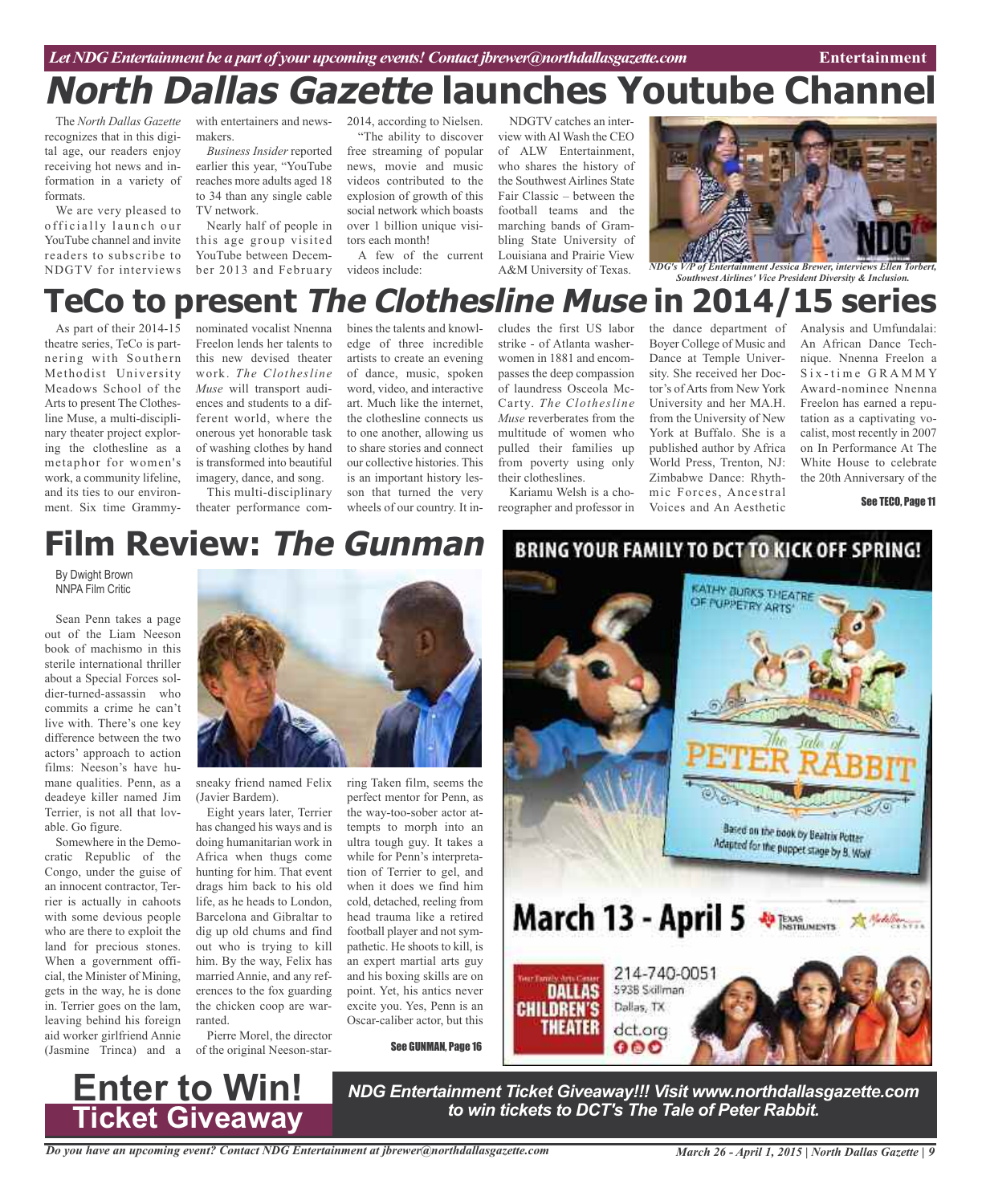# **Free concert series performers for April announced for AT&T Performing Arts Center**

The nonprofit AT&T Performing Arts Center announces the 2015 Spring lineup of Patio Sessions, a free music series in Sammons Park. The weekly Patio Sessions features a diverse schedule of local musicians from the DFW area, the first week will feature The Roomsounds with RTB2 opening.

The performances from 6:30 p.m. to 8:30 p.m. are aimed at the downtown, after-work crowd, adding to an already vibrant lineup of activities in the downtown Dallas Arts District on Thursday evenings.

Attendees are encouraged to enjoy food and drinks at the Sammons Park Porch. Local food trucks will be on site for concessions for purchase and visitors are welcome to bring their own food. The only alcoholic beverages permitted will be those purchased at the Center's concession stands.

Patio Sessions is scheduled for every Thursday in April and May. The following lineup is comprised entirely of area musicians, including emerging new artists and favorites of the area's independent music scene.

Check attpac.org/patiosessions and facebook.com/patiosessions for updates.

### **April 2 – The Roomsounds with RTB2**

The Roomsounds are a Dallas, Texas based American rock band. Their rootsy, back-to-basics approach evokes the era of '60′s and '70′s classic rock and roll. The band puts their freewheeling, youthful spin on timeless rock paved way by their tuneful forefathers: Tom Petty, The Beatles and The Rolling Stones."Led by



singer and guitarist Ryan Michael, this four-piece delivers a masterwork of blues-rock with the most sludgy style DFW has heard in a while. With guitar tones straight from the early-'70s Rolling Stones, it's impossible not to get into this disc right away. But The Roomsounds are no one-trick pony. Their brilliant songwriting, along with versatile vocals, walks the listener through a museum with displays of country, garage rock, gospel, folk, punk and more, all with the tourguide of catchy accessibility. " (- Mark Beneventi, Lit Monthly) *http://theroomsounds.com*

RTB2 are a volatile duo from Denton, TX with a multi-disciplinary sound that spans across a vast musical spectrum. From roots music to abstract progressive rock to soul to ambient soundscapes, you become contently spellbound with a colorful musical aftertaste by a sound much greater than the sum of its parts (live shows: vocals, guitar, and drums). Ryan & Grady played in bands together for seven years before developing this project. Birthed in 2005, RTB2 has released two EPs, two full-lengths, a live album, and an exclusive 8-track tape. Their current release, 2, was produced by Stuart Sikes (Cat Power, Loretta Lynn, The White Stripes).

*https://www.facebook.co m/RTB2RTB2*

### **April 9 – The King Bucks (acoustic) with Ronnie Fauss**

The King Bucks music forges a unique alliance between traditional country, boogie, rockabilly and soul. This fearless blend transcends mere country and propels the band into a hitherto unexplored realm of progressive honky tonk. Their sound appeals to die hard purists as well as those unfamiliar with the revered legacy of country music's early masters. The members of the band had played together in various musical endeavors prior to their collective debut at Texas' famous Mesquite Rodeo. It was this performance that helped solidify their vision of a bold new approach to a time honored genre.

http://www.thekingbucks.com/

Ronnie Fauss is a Dallasbased alt-country singersongwriter, who arrived on the scene with a string of EPs in 2009 & 2010 ("New Songs for the Old Frontier," "I Can't Make You Happy," "Mulligan") that provided rough sketches of an artist stomping around in space until solid ground appeared beneath his feet. On I Am The Man You Know I'm Not, a gifted bare bones storyteller has emerged, singing in warm, personal

tones accentuated by flourishes of electric guitars, fiddles, organs, and steel guitars. Recorded at BnG Studio in Nashville alongside producer Sigurdur Birkis (drummer for Will Hoge), the album is an 11-song testament to how far the altcountry sound has traveled from the classic Wilco and Uncle Tupelo records of the '90s. Fauss' narratives explore present tense perils and the requisite hope for tomorrow, all while acknowledging that things could fall apart at any moment.

http://ronniefauss.com/

### **April 16 - Salim Nourallah Boombox Experiment with Paul Slavens**

If a Beatle was left in the desert at age three and raised in El Paso, Texas, you'd have Salim Nourallah. Salim is a North Texas music scene fixture. After gaining initial acclaim with the Denton-based Nourallah Brothers he's gone on to release a half dozen solo albums. *http://salimnourallah.com*

Paul Slavens is well known in the North Texas area for his work as a multiinstrumentalist with bands like Ten Hands, the Baptist Generals and The Travoltas. He also frequently performs an Improvisational Musical Comedy show and won the 2011 Dallas Observer Music Award for Best Jazz Act, and the 2013 and 2014 Award for best Keyboardist.

Paul is additionally well known for his radio program "The Paul Slavens Show" on KXT. He began doing his show on KERA in 2004 and the program has received awards from the Dallas Observer in 2008, 2009 and 2010 and has been nominated every year since 2005 for Dallas Observer Music Awards . As a composer his works have been performed at museums in Dallas and Fort Worth, The McKinney Ave. Contemporary, The Wyly Theatre and the Grapevine Palace Theater.

*https://www.facebook.co m/thepaulslavensshow*

### **April 23 – The Cush with Daniel Markham**

In the time-honored tradition of husband/wife duos (think Yo La Tengo and Sonic Youth) providing the creative core and identity of a band, Burette and Gabrielle Douglas bring a sound and musical vision all their own to The Cush. Formed in Dallas, TX in 2000, The Cush features sympathetic songwriting armed with vintage tape delays and a batch of psychpop mini suites. Over the years, The Cush has opened for artists including Cat Power, Broken Social Scene, Stars, Deerhoof, The Fiery Furnaces, Dead Meadow, Centro-matic, and James McMurtry, among many others. In 2007 the band played a series of dates in the UK, including the Dream Machine Festi-

val. "Transcendental Heatwave," the new album is now available.

http://www.thecush.com/ Daniel Markham plays rock and roll music for the people. Since relocating from Lubbock to Denton, Tx he and his band have released two critically acclaimed albums, "Ruined My Life" and "Pretty Bitchin." The latest offering, "Smoke Paint" is collaboration between Markham and bandmate Tony Ferraro.

*http://danielmarkham.ba ndcamp.com/*

### **April 30 –Boxcar Bandits**

Boxcar Bandits began when Texas Rex enlisted the help of some local musicians and began performing under the moniker in February 2006 in their town of Denton, TX. Equally at home at a beer joint or concert hall, the Bandits meld old-time, bluegrass, western swing and country with the sounds of string band instruments to create the "North Texas Skunkgrass" sound. The Bandits first album, "Smells Like Grass" was self-released in 2008, and a live set, "Live at Dan's Silver Leaf," was released in 2011; now both are available on Break-a-Pick Records. They are currently at work in the studio for their third album, "A Tribute to Doc Watson."

*http://www.boxcarbandits.com/*





*Let's Hear From You!!! What are your favorite Dallas Venues? Who would you like to see? NDG Entertainment wants to hear from you!!! Let us know at jbrewer@northdallasgazette.com.*

*Do you have an upcoming event? Contact NDG Entertainment at jbrewer@northdallasgazette.com*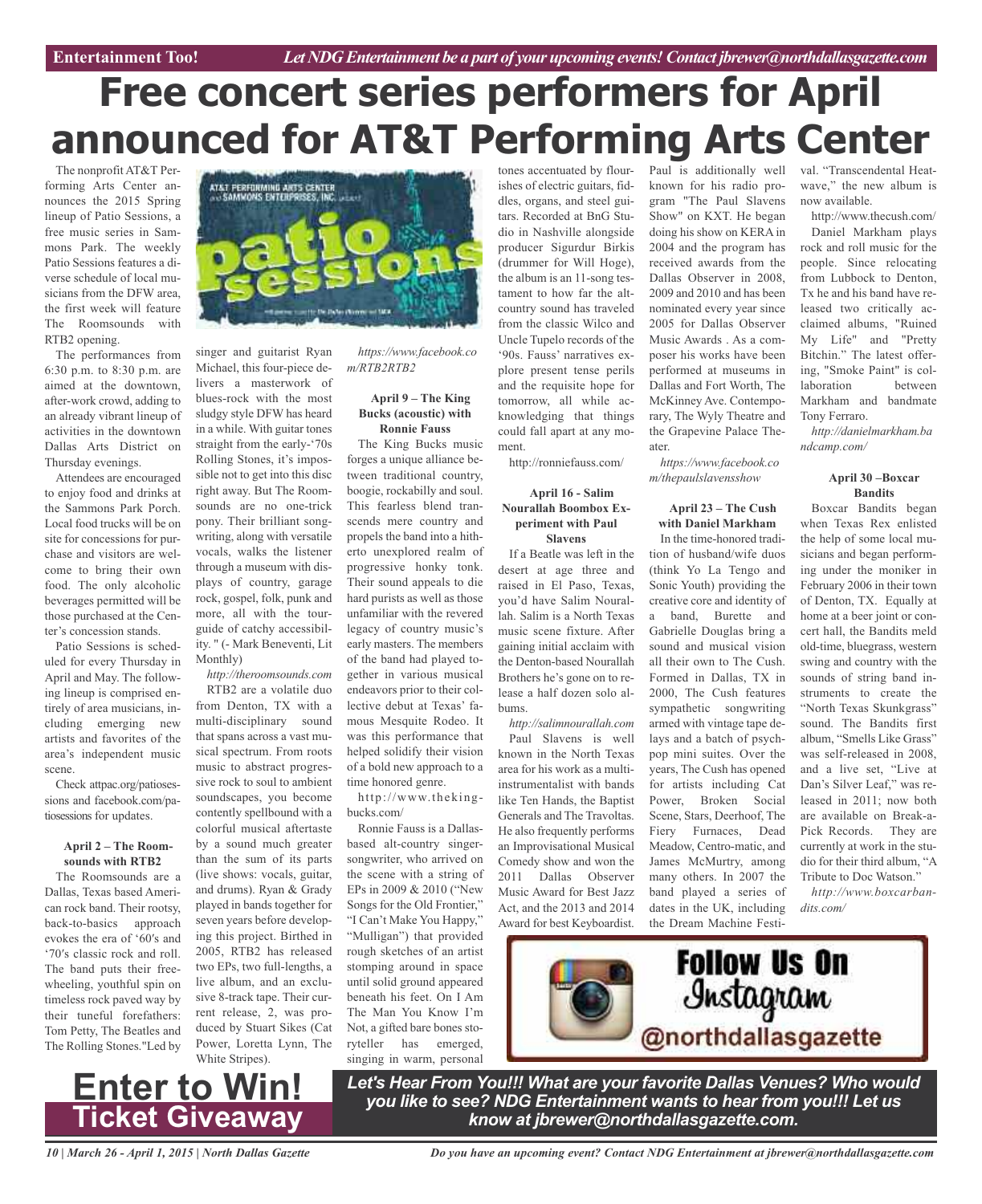# **Expo** spotlights the advantages of franchising

Grassroots Newswire) Small businesses are a vital component of the U.S. economy, making up nearly half of the American GDP and creating 63 percent of new jobs between 1993 and mid-2013, according to recent studies by the U.S. Small Business Administration. Clint Purtell, a local advisor with The Entrepreneur's Source, the nation's leading alternative career coaching company, says that - considering the massive impact that small business ownership has on the economy - it's crucial that small businesses succeed and continue to be a hub of employment.

For those entertaining the idea of business ownership and looking to explore what options are available, The Entrepreneur's Source is hosting a complimentary, virtual career expo. The Start A Business Weekend (SABW -- http://www.startabusinessweekend.com/) expo will take place March 26- 28, 2015.

Because business ownership can be accomplished in many ways, Purtell says that among the first things for would-be entrepreneurs to consider are long-term life and career goals, needs and expectations, and how business ownership can be best used to achieve success. Deciding between independent ownership (e.g., starting a business from scratch or buying an existing business) or joining a franchise system is the next crucial step toward entrepreneurship.

To start the conversation, Purtell shares key aspects of business ownership for would-be entrepreneurs to consider when deciding if independent ownership or franchising is right for them:

• Ownership Structure: In creating an independent business, the owner is able to call all the shots -- inventory, services, business hours, etc. -- and is free to experiment and develop his or her own strategies. While this is great for some, assuming the cost of research and development may be too risky for others. Franchisors have already tested replicable business models and have systems in place, saving the franchisee significant time, energy and money.

• Overall Investment: Typically, franchising has a lower total investment than independent ownership because the franchisor plays a large role in the start-up of the business: helping with real estate site selection, lease negotiations, vendor discounts, marketing support, etc. This also means that a franchisee has a financial obligation to the franchisor, and will likely have to pay a monthly royalty fee, but the upside potential should more than pay for itself. On the other hand, in an independent business, the owner can choose to delay expansion or downsize service offerings when money is tight.

• Marketing and Brand-

ing: In other categories, the preference between franchising and independent ownership can be judged based on perspective, but in marketing and brand recognition franchising has a clear advantage.

If the entrepreneur invests in a long-standing, well-known company, the brand and service offerings will already be common knowledge. Franchisors are also able to invest much more money into advertising, marketing and public relations than independent owners, meaning a franchisee has to do less to get more people to walk through the door.

• Operational Assets: For some, independent ownership may supply an outlet by which they can creatively manage their business and drive their way toward success. For those who prefer to leverage existing systems, the support that a franchise system provides can be priceless  $\Box$  the franchisor only succeeds if their franchisees succeed, so ongoing support is essential to create this win-win relationship. Outside of support from the franchisor and franchisees in the system, franchising allows owners to benefit from collective buying and bargaining power.

"In general, business ownership requires a large amount of personal investment and hard work to succeed, but the benefits of success are never-ending," said Purtell. "Self-sufficiency through owning a business allows you to

### **TECO,** continued from Page <sup>9</sup>

Thelonious Monk Institute of Jazz. Maya Asante is an award-winning artist whose artwork was described by Maya Angelou as "visualizing the truth about the vulnerability and power of the human being." Her unique tissue paper work was also praised by the International

Review of African American Art. She was selected by Modern Luxury Magazine as Best of the City 2013 and by the Huffington Post's "Black Artists: 30 Contemporary Art Makers Under 40 You Should Know". The Clothesline Muse is

a national theater project from PMG Arts Foundation in North Carolina, funded by the New England Foundation for the Arts' National Theater Project and the Andrew W. Mellon Foundation. For tickets are \$20 in advance and \$25 at the door. Visit www.tecotheater.org/season.php or call (214) 948-0716 x305 for tickets

achieve your desired ILWE - income, lifestyle, wealth and equity goals and the satisfaction of being in the driver's seat of your own career path."

It's necessary to take all aspects of business ownership into account to determine if franchising or independent ownership will bring the most success based on the owners' individual skills, talents and preferences.

Start A Business Weekend gives attendees the opportunity to explore a variety of franchise opportunities and speak with a coach to discover if franchise entrepreneurship is the best path toward self-sufficiency.

Registration is free at http://www.startabusinessweekend.com/?cpurtell.

For more information about pursuing franchise entrepreneurship as a second career, contact Clint Purtell of The Entrepreneur's Source in Frisco at 469-834-8858, CPurtell- @esourcecoach.com or www.esourcecoach.com/cp urtell.

For more information about The Entrepreneur's Source, North America's leading alternative career coaching company, visit  $http://www.Entrepre$ neursSource.com.

**Market Place**



**No Matter How Small** 

Fax Information To: 972-509-9058 Call: 972-432-5219

(Leave Message)

Friail: inquiries1909@gmail.com



### **Same Day Move-In • GREAT Location!! (Dallas)**

STOP PAYING SO MANY FEES! Our rent is FULL SERVICE. We pay for utilities – electricity, heating, air conditioning, and janitorial services … it's all included! No "Plus-E" – No "CAM." NO PERSONAL OR BUSINESS FINANCIAL HISTORY REQUIRED! GREAT DEALS ON ONE-ROOM SUITES! --- STOP PAYING TOO MUCH RENT! (Just North of Downtown Dallas)

• Surveillance Camera • No Application or Application Fees • Five-Page lease - Short & Simple • Extremely Competitive Rates • Same-Day Move-In • Flexible Lease Terms • On-site Management, Maintenance, Leasing and Space Planning • Ample, Convenient Parking • No Credit Check • Beautiful Glass & architecturally unique Building! **Rent Starting at \$199 per month (9.99/sq.ft.)**

Office / Medical Space 1327 Empire Central (@ I-35 Stemmons Freeway) Dallas, TX 75247 (972) 432-5219

*For the 411 in the community, go to www.northdallasgazette.com*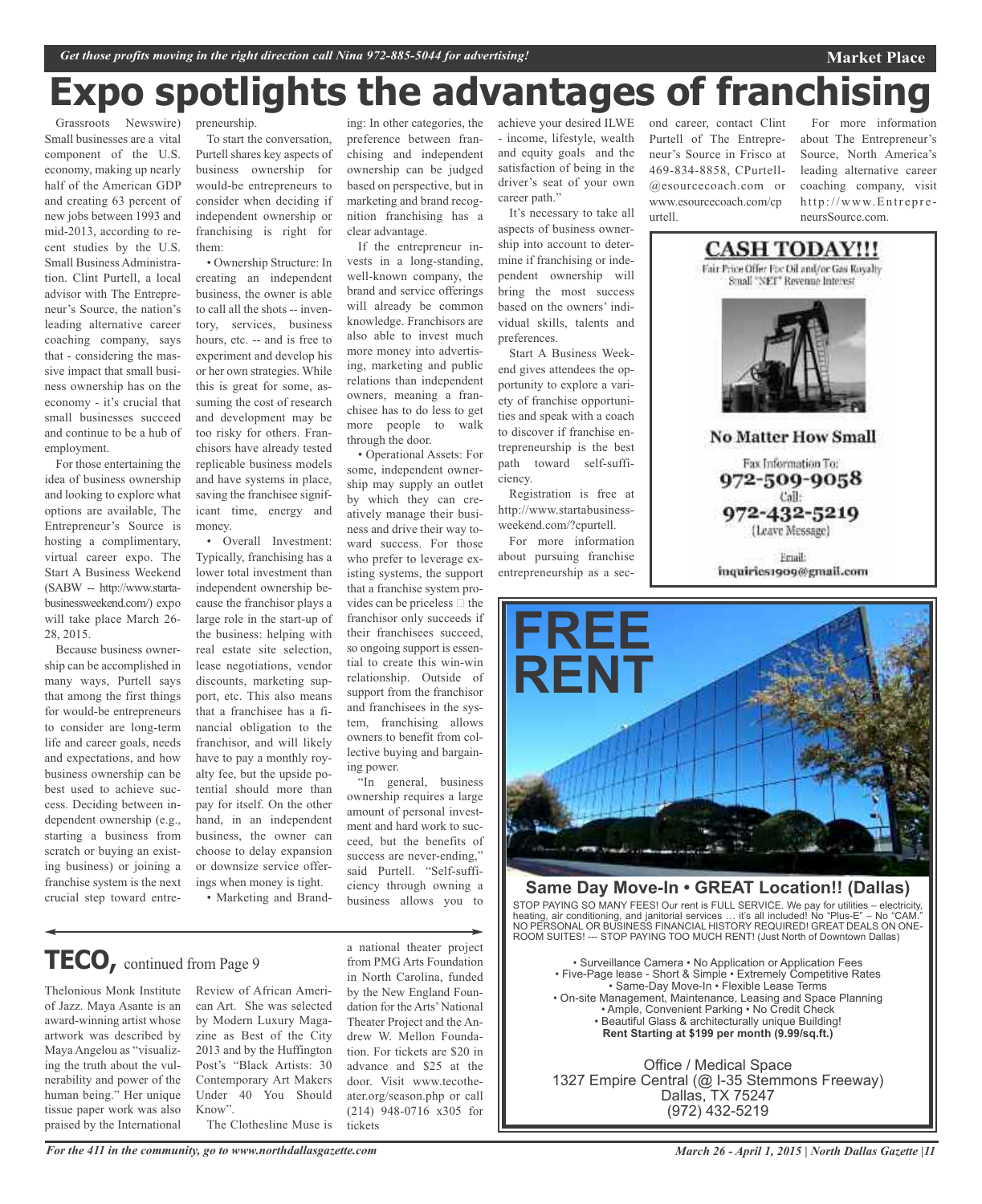### **AT&T hiring 500 in DFW**

AT&T this week announced the company will hire workers for over 500 jobs in the greater metroplex area including openings in Allen, Arlington, Burleson, Carrollton, Dallas, Farmers Branch, Fort Worth, Frisco, Garland, Granbury, Grand Prairie, Hurst, Irving, Lancaster, McKinney, Richardson, Rockwall and Sherman. Many of the retail sales, network technician and call center positions are part of AT&T's Project Velocity IP, a multibillion dollar investment plan to expand and enhance the company's wireless and wired networks, and AT&T's focus on delivering an effortless customer experience.

"AT&T continues to expand its customer base in the greater Dallas-Fort Worth area and invest in our network to ensure we are providing the high level of service customers have come to expect, said Hardmon Williams, vice president and general manager, AT&T North Texas.

More information on AT&T jobs openings can be found at http://connect.att.jobs.

### **Public invited to join the party on Al Lipscomb Way**

The public is invited to attend an old fashion Block Party to celebrate changing Grand Avenue to the AL LIPSCOMB WAY on April 11 from 10 a.m. - 3 p.m. The event will feature blues from R.L.'s Blues Palace,

guests will enjoy satisfying food and memories from those who knew and loved Councilman Lipscomb. The event will include street dancing, poetry, African drumming and other special events.



**Greater Irving-Las Colinas Chamber of Commerce** 5201 N. O'Connor Blvd., Ste. 100

> **Iglesia Santa Marie de Guadolupe** 2601 S. MacArthur

**The Chateau on Wildbriar Lake** 1515 Hard Rock Rd

**Bombay Sizzlers** 397 East Las Colinas Blvd, Ste. 180

**Le Peep** 4835 N. O'Connor Blvd. **Mattito's Tex Mex**

1001 MacArthur Park Drive **Taqueria El Tacazo** 1150 W. Pioneer Drive

**Capistrano's Café & Catering**

4650 W. Airport Frwy **Empress of China**

2648 N. Beltline Rd.

**The Spirit Grille** 4030 N. MacArthur Blvd #112

**El Rancho Restaurant** 1210 E. Irving Blvd

**504 Salon** 3414 W. Rochelle

**Irving YMCA** 220 W. Irving Blvd

**Mitchell's Barbershop** 4020 N. Beltline Rd

**Roy's Pawn Shop** 635 E. Irving Blvd

**Hey Irving, Pick Us Up!**

**Green"**

**Irving Islamic Center Valley Ranch - Valley Ranch Masjid** 9940 Valley Ranch Pkwy W. **Irving Salvation Army** 1140 E. Irving Blvd **Antioch Christian Church** 2043 W. Walnut Hill Ln **Lee Park Recreation Center** 300 Pamela Drive

**Center**

**Mustang Park**

**Recreation Center** 907 S. Senter Rd

**You can find a copy of the North Dallas Gazette at any one of these fine businesses and organizations. Be sure to pick up a copy every week to stay on top of the issues important to the Irving area in particular and the DFW African American community as a whole.**

**Evergreen Missionary Baptist Church "The** 3329 Country Club West **Austin Recreation Center** 825 E. Union Bower Rd.

**Center**

**Cimarron Park**

201 Red River Trail

200 Jefferson Street

320 Decker Drive

**Church**

**Houston Recreation Missionary Church** 511 Gilbert Road **Ben Washington**

**Shepherd Church** 615 W. Davis

> **West Irving C.O.G.I.C.** 4011 Conflans Road

**Emmanuel Baptist**

**Baptist Church** 3901 Frisco Ave

**Bible Way Baptist Church** 4215 N. Greenview Dr.

**Strictly Business** 4159 W. Northgate

3712 Cheyenne Street **New Life Ministries** 3706 Cheyenne Street **Elisha Mane Attractions** 3704 Cheyenne Street **Bear Creek Community Church** 2700 Finley Rd.

**Washateria Fred's Pit Barbecue** 808 E. Irving Blvd

> **Gary's Barbershop** 2117 Story Rd.

**Evergreen Baptist Church** 3329 W. Country Club Drive **Po' Boys Restaurant** 4070 N. Beltline Rd. Ste. 100 **Girl Friends Africa** 4070 N. Beltline Rd. Ste. 134 **VW Barbership** 4070 N. Beltline Rd. Ste. 143 **Northlake College** 2000 College Blvd Bldg. A **Antioch Christian Church** 2041 West Walnut Hill **Kasbah Grill** 2851 Esters Rd **Fresh Food Store** 4020 W. Northgate Drive **Lee's Catfish** 1911 Esters Road **Danal's Mexican Restaurant** 508 N. O'Connor Rd

**African Village Restaurant** 3000 N. Beltline Rd

**New Look Barbershop** 3317 Finley Rd.

**Irving Arts Center** 3333 N. MacArthur #200

### CADNET/NORTH DALLAS GAZETTE **National and Local Classified Advertising Network**

To advertise call 972-509-9049 Email (ad for quote) opportunity@northdallasgazette.com

Autos Wanted

TOP CASH FOR CARS, Any Car/Truck, Running or Not. Call for INSTANT offer: 1-800-454-6951

### Health & Fitness VIAGRA 100MG and CIALIS 20mg! 50 Pills \$99.00 FREE Shipping! 100% guaranteed. CALL NOW! 1-866-312-6061

VIAGRA 100mg, CIALIS 20mg. 40 tabs +10 FREE, \$99 includes FREE SHIP-PING. 1-888-836-0780 or Need Car Insurance Now? Lowest Down Payment - Canceled? State Letter? Accidents? Tickets? DUI? Instant Coverage! IN-SUREDIRECT.COM 1-

**Miscellaneous** 

Metro-Meds.net

800-231-3603

**Insurance** 

Struggling with DRUGS or ALCHOHOL? We care! Call The FREE Addiction Hope & Help Line 800-

CASH FOR CARS, Any Make or Model! Free Towing. Sell it TODAY. Instant offer: 1-800-864-5784

793-1951

Make a Connection. Real People, Flirty Chat. Meet singles right now! Call LiveLinks. Try it FREE. Call NOW: 1-888-909- 9905 18+.

DISH TV Starting at \$19.99/month (for 12 mos.) SAVE! Regular

Price \$34.99 Ask About FREE SAME DAY Installation! CALL Now! 877- 477-9659

DISH TV Retailer. Starting at \$19.99/month (for 12 mos.) & High Speed Internet starting at \$14.95/month (where available.) SAVE! Ask About SAME DAY Installation! CALL Now! 1-800- 615-4064 AVIATION Grads work

with JetBlue, Boeing,

Delta and others- start here with hands on training for FAA certification. Financial aid if qualified. Call Aviation Institute of Maintenance 866-453- 6204

Looking for a fun job! 18- 24 people needed. Travel resort locations. Paid training and travel expenses. \$500 Signing bonus 877-646-5050

!!OLD GUITARS WANTED!! Gibson,Martin,Fender,Gretsch. 1930- 1980. Top Dollar paid!! Call Toll Free 1-866-433- 8277

### Wanted to Buy

CASH PAID- up to \$25/Box for unexpired, sealed DIABETIC TEST STRIPS. 1-DAYPAY-MENT.1-800-371-1136

Wants to purchase minerals and other oil and gas interests. Send details to P.O. Box 13557 Denver, Co. 80201

Reader Advisory: the National Trade Association we belong to has purchased the following classifieds. Determining the value of their service or product is advised by this publication. In order to avoid misunderstandings, s vertisers do not offer employment but rather supply the readers with manuals, directories and other materials designed to help their clients establish mail order selling and other businesses at home. Under NO circumstance send any money in advance or give the client your checking, license ID, or credit card numbers. Also beware of ads that claim to guarantee loans regardless of credit and note that if a credit repair company does business o phone it is illegal to request any money before delivering its service. All funds are based in US dollars. 800 numbers may or may not reach Canada.

909 N. O'Connor Rd **Irving City Hall**

**Georgia Farrow**

**iRealy Office Building**

**Irving Hispanic Chamber of Commerce**

**Recreation Center** 2223 Kinwest Pkwy **Northwest Park Recreation Center** 2800 Cheyenne St. **Senter Park**

**Lively Pointe Youth**

801 W. Irving Blvd

3537 E. Gilbert Road

**Recreation Center** 530 Davis Street **Heritage Senior Center**

135 S. Jefferson

825 W. Irving Blvd

**Irving Public Library**

**Shady Grove CME**

3033 Country Club Rd. **Recreation Center**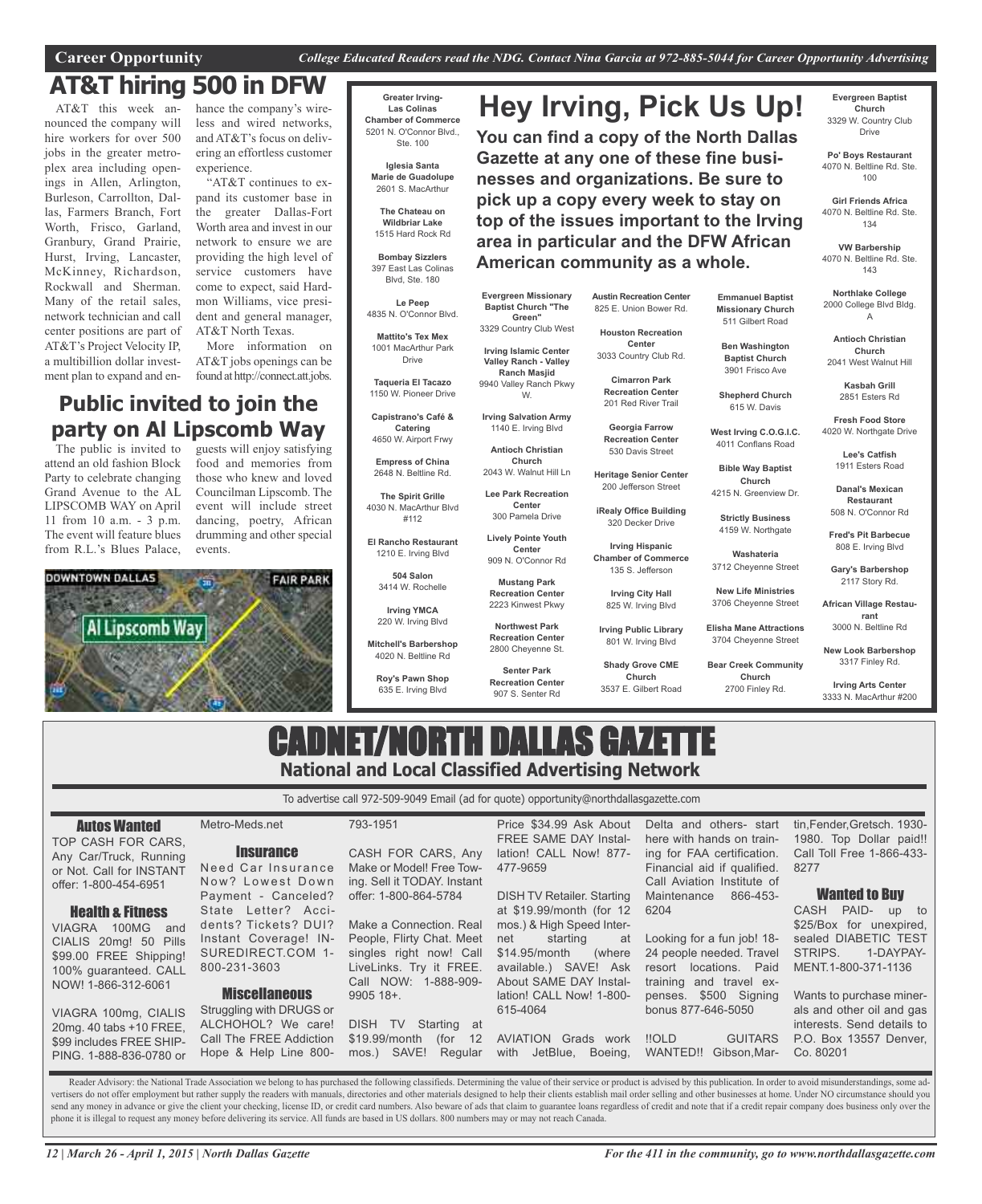## **Regional Hispanic Contractors Association honors new Parkland hospital with award**

Parkland Health & Hospital System was named the 2015 Public Entity of the Year, and the construction of new Parkland hospital was selected as Project of the Year by the Regional Hispanic Contractors Association for its 8th Annual Pillars Awards.

Parkland was recognized as the public entity for its significant impact in the construction profession in the Dallas-Fort Worth area in 2014, as well as displaying leadership, innovation and diversity in administration and management of its construction related projects.

BARA, a joint venture formed to provide construc-



*An artist rendering the Parkland lobby. (Image: Courtesy of Parkland Health & Hospital System)*

tion management services for the new Parkland hospital, received the Project of the Year Award for construction work on the new Parkland hospital campus. Enterprises (MWBE).

The joint venture firms include Balfour Beatty Construction, Austin Commercial, H.J. Russell & Company (MWBE) and Azteca

"We'd like to thank our BARA partners for being committed to exceeding Parkland's diversity goals and for not only building an amazing hospital for the citizens of Dallas County, but for also building true capacity in the MWBE community," said Indria Hollingsworth, Director of Supplier Diversity and Ethical Sourcing for Parkland.

The award is given to a firm that completed a significant project in 2014 and exemplified team effort, including project owner, designer, management, administration and the out-inthe-field construction

See BARA, Page 16

## **Irving Texas Democratic Women rebuke Irving City Council's support of fear-mongering measure**

The Irving Texas Democratic Women (ITDW) stand with Irving City Council members, Dennis Webb, John Danish, Joe Putnam and Allen Meagher and their vote not to back a fear-mongering bill that nourishes anti-Islamic rhetoric.

DFW is home to the 4th largest Muslim population in the country with over 40,000 calling Irving home. The mayor's decision to inject Irving into this issue, clearly is not in the best interest of Irving residents, and primarily serves as way to win brownie points with a political fringe and nurse her own political ambition. The consequences of supporting such measures, is an example of politicians playing politics and not living up to the oath of their office.

Irving City Council could instead use the weight of their office to support a Texas legislative agenda that (1) ensures that all Irving residents have access to quality, affordable healthcare through closing the coverage expansion gap, (2) restores funding to our public schools, and (3) protects

the Dream Act. As an organization that values the true spirit of

democracy, ITDW encourage the citizens of Irving to not forget this inflammatory

political theater and let their voices be heard on this issue during municipal elections.



Hellas Construction, Inc. is soliciting M/WBE subcontractor/suppliers for the following work, but not limited to: Concrete placement (flatwork, curbs), soil stabilization services, trucking (materials haul off), dumpsters, temporary construction fencing and portable toilets for the project: Fort Worth ISD Synthetic Turf Installation at Eleven (11) FWISD High Schools. Bids must be submitted to Ruth Hawley by April 2, 2015 at Noon.

For more information or to send your bid on this project contact

> **Ruth Hawley Hellas Construction, Inc. rhawley@hellasconstruction.com (512) 250-2910 or FAX: (512) 368-2972**

Hellas Construction, Inc. is an Equal Employment/Opportunity Employer. **If you are an M/WBE contractor that is not bondable, needs a line of credit or insurance, Hellas will provide.**

## **North Dallas Gazette is looking for a utility person.**

Prefer mature candidate that has a interest in media.

### **Customer Service and Advertising**

- 1. Commit and learn the principles in the Community Marketing Manuel
- 2. Must consistently follow up and stay in touch with customers assigned
- 3. Assist in Company promotional Ticket give-a-way
- 4. Attend company sales meetings as required
- 5. Maintain Daily Notes/History Report

6. Submit weekly Sales Update Report (report due on Fridays at close of your business day)

### **Editorial Assistance**

The candidate will support the editorial team at the Dallas office: The Editorial Assistant duties include: Broadcasting info via social media channels and website Proofreading print edition for specific items Assist in revising press releases for publishing Create online newsletters (Constant Contact & Zoho) training provided On site reporting Answer phones attend community events Ideal for semi or retired person that want to stay active.

### **Send resumes to: businessoffice@northdallasgazette.com**

**or Call 972.432.5219 and leave message**

**Attention Suppliers of Goods, Services and Construction Review Competitive Opportunities at www.bidsync.com www.garlandpurchasing.com 972-205-2415**

DO YOU WANT AN EXCITING AND REWARDING CAREER? PURSUE A CAREER AS A POLICE OFFICER OR FIREFIGHTER!

· Competitive wages • Array of benefits

 $\bullet$  ... and more

· Education incentive pay

SIGN UP TO TAKE THE CITY OF IRVING'S NEXT. CIVIL SERVICE ENTRANCE EXAM. CALL (972) 721-2696 TO REGISTER. The City of Irving does not discriminate on the basis of race, sex, religion, age, or disability in employment or the provision of services. www.cityofirving.org

**03 GARLAND**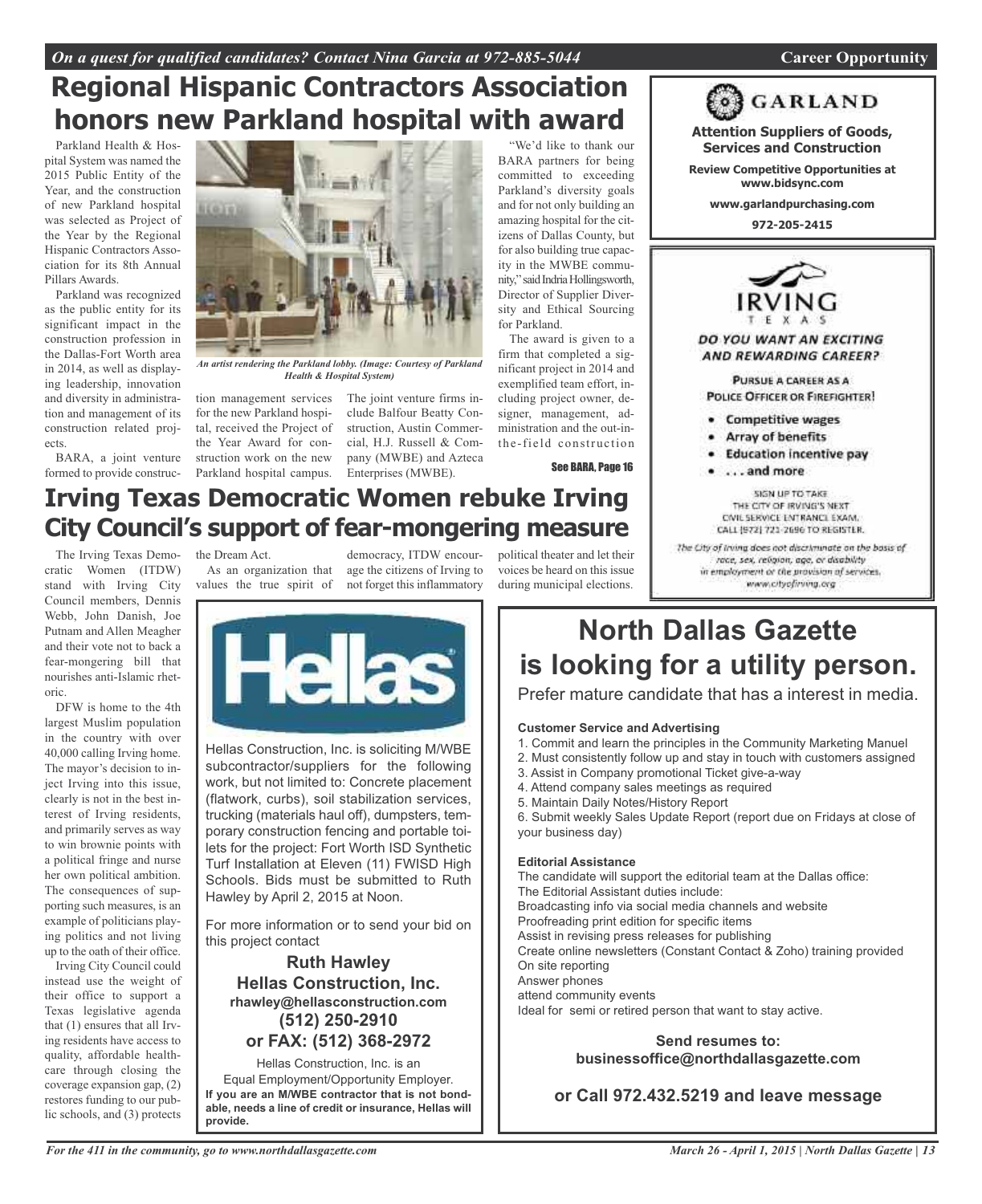### **AVENUE F CHURCH OF CHRIST IN PLANO**

### **Mondays – Fridays**

Call 972-423-8833 for AF-FECT, Inc. or email: AF-FECTxInc@aol.com for counseling services, resources and assistance for job readiness and training programs for individuals.

#### **March 29**

Join us this Sunday at 8 a.m. for our praise and worship services, God will bless you. And don't forget to come back at 5 p.m. for our Iglesia de Cristo Services (the Word of God in Spanish.)

### **April 1, 7 p.m.**

You're invited to join us for Bible study as we worship and praise God for His blessings. Prepare to be encouraged by God's plan to grow.

### **April 11, 8:30 a.m.**

Mark your calendars for our "Health Fair: Survival Kit" Day sponsored by Acquaye Dental, AFFECT, Inc., Avenue F CoC, Avenue F Family Health Center, Baylor Hospital and Presbyterian Hospital. Registration and a Continental Breakfast will start at 8:30 a.m. followed by a Welcome and Ice Breaker then various workshops on Gastrointestinal Health, Heart Health, Fresh Food Stand, Breast Cancer, Mean's/Women's Health, a Health "Jeopardy" Game Show. Lunch is at 12:30 p.m. followed by Health Presentations for Men and Women. Child Care will be provided and various door Prizes.

Brother Ramon Hodridge, Minister of Education 1026 Avenue F Plano, TX 75074 972-423-8833 www.avefchurchofchrist.org

### **BETHEL BIBLE FELLOWSHIP CARROLLTON**

 $\mathcal{L}=\mathcal{L}^{\mathcal{L}}$  , where  $\mathcal{L}^{\mathcal{L}}$  , we have the set of the set of the set of the set of the set of the set of the set of the set of the set of the set of the set of the set of the set of the set of the set of

**March 29, 9:45 a.m.** You're invited to our Sunday Morning "Prayer and Meditation" followed by Morning Worship Service at 10 a.m. See what God is doing through and with us; you will be blessed. We will also have some Black Women History facts to share with you.

**April 1, 7 p.m.**

Join us in Wednesday's Prayer and Bible Study Class with Senior Pastor Dr. Woodson and/or Associate Pastor Brenda Patterson teaching on the subject of Spiritual Warfare. These are Hot Topics in Winter Months. We will learn what God says about critical issues and topics through the study of His word. Come and be blessed by God.

Dr. Terrance Woodson, Senior Pastor 1944 E. Hebron Parkway Carrollton, TX 75007 972-492-4300 www.bethelbiblefellowship.org  $\mathcal{L}_\text{max}$  , which is a set of the set of the set of the set of the set of the set of the set of the set of the set of the set of the set of the set of the set of the set of the set of the set of the set of the set of

### **CHRIST COMMUNITY CHURCH IN RICHARDSON**

### **March 29, 8:45 a.m. And 11 a.m.**

You're invited to our Morning Services as we worship, honor and praise God for His blessings. Our March Month Series is "I am a Church Member." Discover the attitude that makes the difference.

### **April 1**

Join us at 12 Noon with Rev. Viveca Potter teaching on the Word of God; come back at 6:45 p.m. for Corporate Prayer and stay for Senior Pastor Autry at 7:30 p.m. teaching the Word of God. Our youth will come for Food and Fellowship at 7 p.m. followed by Bible Study at 7:30 p.m. and Tutoring/Homework Assistance at 8 p.m.

Dr. Terrence Autry, Senior Pastor 701 Centennial 972-991-0200 Richardson, TX 75081 www.Christcommunityrichardson.org

### **DAYSTAR DELIVERANCE MINISTRIES**

 $\mathcal{L}_\text{max}$  , which is a set of the set of the set of the set of the set of the set of the set of the set of the set of the set of the set of the set of the set of the set of the set of the set of the set of the set of

**March 27** For those in need visit

Helen's House on Fridays at 9:30 a.m. (exceptions are bad weather and holidays) to receive, to give, to comfort and to fellowship. Call 972-480-0200 for details.

Pastor Minnie Hawthorne-Ewing 635 W. Campbell Road Suite 201 Richardson, TX 75080  $\overline{\phantom{a}}$  , and the set of the set of the set of the set of the set of the set of the set of the set of the set of the set of the set of the set of the set of the set of the set of the set of the set of the set of the s

### **SHILOH MBC IN PLANO**

#### **March 29, 8 a.m. and 11 a.m.**

Come and worship with us this Sunday. God will greet us and bless us with words of wisdom as He leads and guide us in all truth and righteousness.

### **April 1, 7 p.m.**

You're invited to our Wednesday's Bible Study to learn more about God's Word. Come and be encouraged by God's plan for your maturity and growth; and, it's all for His glory.

Dr. Isaiah Joshua, Jr. Senior Pastor 920 E. 14th Street Plano, TX 75074 972-423-6695 www.smbcplano.org

### **FELLOWSHIP CHRISTIAN CENTER CHURCH IN ALLEN "The Ship"**

 $\mathcal{L}=\mathcal{L}^{\mathcal{L}}$  , where  $\mathcal{L}^{\mathcal{L}}$  , we have the set of the set of the set of the set of the set of the set of the set of the set of the set of the set of the set of the set of the set of the set of the set of

**Monday – Friday 9 a.m.-1 p.m.** TheShip3C's Prayer Lines for those that are in need are 972-649-0566 and 972-649- 0567 or they may be submitted via email to: prayerline@theship3c.org

#### **March 29**

Join us this Sunday for our praise and worship services at 9:30 a.m. followed by Morning Services at 1550 Edelweiss Drive in Allen and bring someone with you; you will be blessed.

### **April 1**

You're invited to our Wednesday's 12 Noon-Day Live Prayer and Bible Study and/or our Wednesday Night Live Prayer and Bible Study at 7 p.m. to

learn more about God's Word at the Joycie Turner Fellowship Hall, 200 W. Belmont Drive in Allen. Be encouraged by God's plan for your maturity and His glory; and most of all, be prepared to grow.

Dr.W. L. Stafford, Sr., Ed. D. Senior Pastor 1550 Edelweiss Drive In Allen for Sunday Morning Worship. Admin. Building Address Is 200 W. Belmont Drive Allen, TX 75013 972-359-9956 www.theship3c.org

### **BIBLE WAY COMMUNITY BAPTIST CHURCH**

 $\mathcal{L}$  , and the set of the set of the set of the set of the set of the set of the set of the set of the set of the set of the set of the set of the set of the set of the set of the set of the set of the set of the set

**March 29, 7:35 a.m.** Join us this Sunday for our praise and worship services and receive a blessing from God.

**April 1, 7 p.m.** You're invited to our Wednesday Bible Study to learn more about God's word and how it can lead and guide you.

Dr. Timothy Wilbert, Pastor 4215 North Greenview Drive Irving, TX 75062 972-257-3766 www.biblewayirving.org

### **THE INSPIRING BODY OF CHRIST CHURCH**

 $\mathcal{L}=\mathcal{L}^{\mathcal{L}}$  , where  $\mathcal{L}^{\mathcal{L}}$  , we have the set of the set of the set of the set of the set of the set of the set of the set of the set of the set of the set of the set of the set of the set of the set of

**March 29, 7:30 and 11:30 a.m.** You're invited this Sunday to our praise and worship service as we honor and magnify God's Holy name; and receive a blessing from Him.

**April 1, 7 p.m.** Join us in Monday School as we learn what God has to

say to us.

**April 3, 7 p.m.** All men are invited to join us for Men's Fellowship night. What is God saying to us?

Pastor Rickie Rush 7701 S Westmoreland Road Dallas, TX 75237 972-372-4262 www.Ibocchurch.org

### **MT. OLIVE CHURCH OF PLANO (MOCOP)**

#### **March 29**

Join us in Sunday School at 8:30 a.m.; stay for our Sunday prayer at 9:30 a.m. and our Worship Service at 10 a.m.

### **April 1, 7 p.m.**

You're invited to our Wednesday's Bible Study; you will learn what God has to say to us. Come to be encouraged by God's plan for your spiritual growth and His glory.

Pastor Sam Fenceroy Senior Pastor 300 Chisholm Place Plano, TX 75075 972-633-5511

### $\mathcal{L}=\mathcal{L}^{\mathcal{L}}$  , where  $\mathcal{L}^{\mathcal{L}}$  , we have the set of the set of the set of the set of the set of the set of the set of the set of the set of the set of the set of the set of the set of the set of the set of **NEW MOUNT ZION BAPTIST CHURCH**

### **March 29**

You're invited to join us for Early Morning Services at 7:30 a.m., followed by Sunday School at 9 a.m. and Morning Worship at 10:30 a.m.

#### **April 1**

Join us for Wednesday's Bible Study and learn what God has to say to us.

Dr. Tommy L. Brown Senior Pastor 9550 Shepherd Road Dallas, Texas 75243 Phone: 214-341-6459 www.nmzb.org

**IRS Problems?** 



"Vision & Truth Live" Call Pastor Sam<br>Every Sun: 9:00pm-10:00pm<br>KWRD 100.7 FM THE WORD

'Truth Made Simple'

 $m-5.30$ pm

Listen to Pastor Sem Mon.-Fri. 5:25pr<br>KCCR 1949 AM

### **Church Happenings www.NorthDallasGazette.com**

www.mocop.org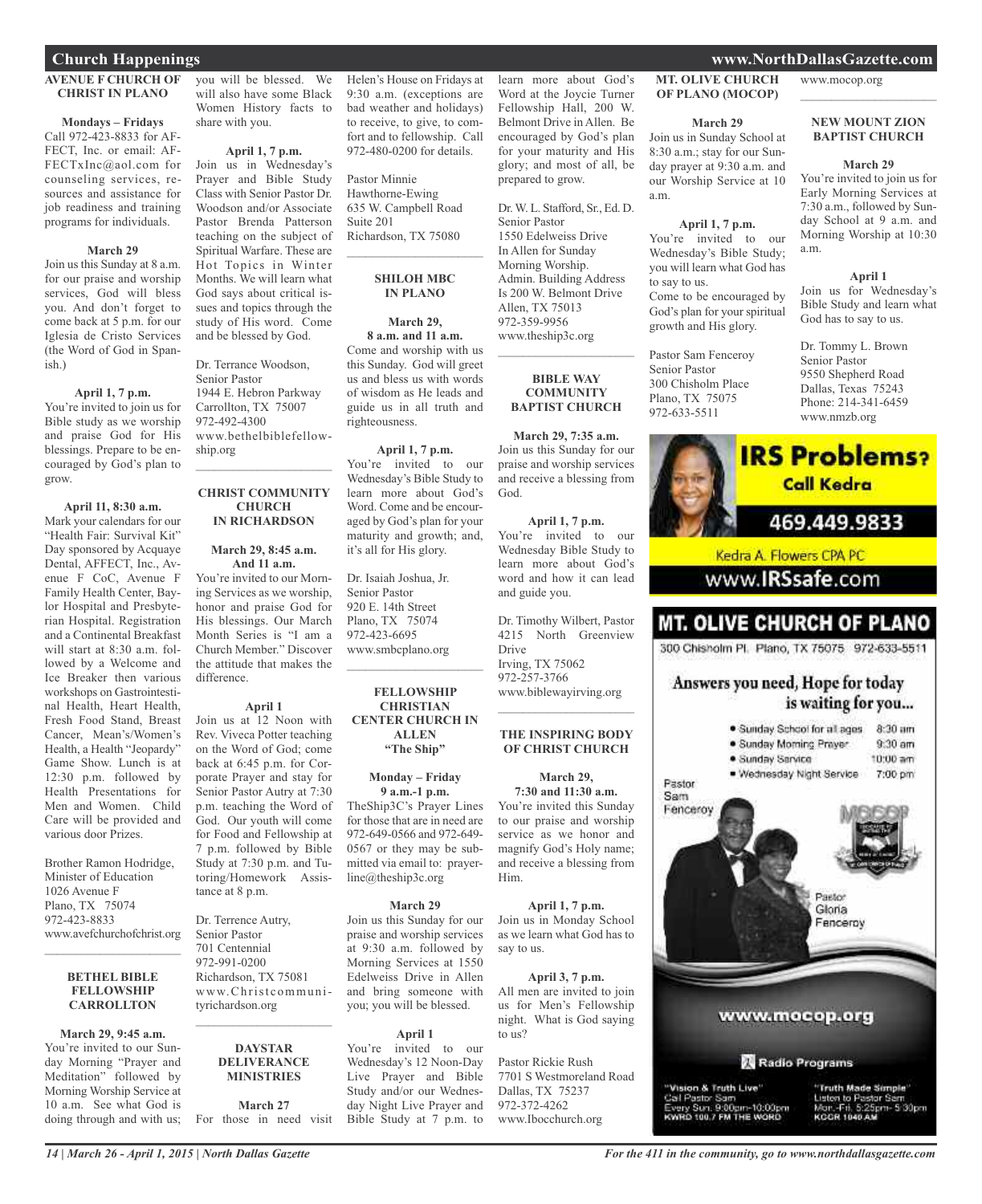# **One final story for National Women's Month**



*Send email to: businessoffice@ northdallasgazette.com to sign up for Sister Tarpley's weekly electronic newsletter.*

Mabel Keaton Staupers (February 27, 1890 – November 29, 1989) was a pioneer in the American nursing profession and a leader in breaking down racial barriers in American nursing.

In 1917 she graduated, with honors, from Freedmen's Hospital School of Nursing and was employed at the Harlem Tuberculosis Committee.

Freedmen's Hospital, the forerunner of Howard University Hospital, served the Black community in the District of Columbia for more than a century, having been established in 1862 to cater for the medical needs of the thousands of Black people who came to Washington, DC, during the Civil War, seeking their freedom.

The first hospital of its kind to provide medical treatment for former slaves, it later became the major hospital for the area's Black community.

Faced with racial discrimination after graduating from nursing school she first worked as a private

*Ramon Hodridge, Minister*

duty nurse.

Staupers became an advocate for racial equality in the nursing profession. She fought for the inclusion of Black nurses in World War II to the Army and Navy as the executive secretary of National Association of Graduate Colored Nurses (NAGCN).

She wrote that "Negro nurses recognize that service to their country is a responsibility of citizenship. Her book, No Time for Prejudice, recounts the many obstacles she overcame in her fight for equal recognition.

Through the sustained efforts of Mabel Keaton Staupers, Black nurses were accepted into the educational, institutional, and organizational structure of American nursing.

In 1934, Staupers accepted a position as the first paid executive secretary of the National Association of Colored Graduate Nurses.

During her twelve-year tenure, she increased membership, established a citizen's advisory committee, built coalitions with other nursing and non-nursing groups, and effectively tore down the racial barriers that previously kept Black nurses out of the military.

In 1946, Staupers resigned her position but continued her struggle. Fol-

lowing admission of Black nurses to full membership in the American Nurses Association in 1948, the National Association of Colored Graduate Nurses was dissolved in 1949.

American Nurses Association (ANA), formerly Nurses' Associated Alumnae of the United States and Canada and Nurses'Associated Alumnae, a national professional organization that promotes and protects the welfare of nurses in their work settings, projects a positive view of the nursing profession, and advocates on issues of concern to nurses and the general public.

She continued fighting for the full inclusion of

www.thesnipDo.org

Pastor<br>W.L. Starford, S

nurses of all races in the US military, which was granted in January 1945. In 1948, the American Nursing Association followed suit and allowed Black nurses to become members.

The struggle to achieve recognition, status, and acceptance of Black nurses into the institutional structures of American nursing was significantly advanced because of her leadership.

In 1951, the NAACP honored Staupers with the Spingarn Medal. During World War II she assembled support and fought to stop the usage of quotas in the military. Quotas were used in the military to restrict the number of Black nurses the military hired.

While working as a private nurse in Washington and New York, Staupers helped establish the Booker T. Washington Sanatorium. It was one of the few clinics founded to care for Blacks who had tuberculosis, at a time when other hospitals refused Black medical experts privileges or staffing positions.

She served as Superintendent for the Booker T. Washington Sanatorium from 1920 to 1922. She used her influence and management skills and became executive secretary of the Harlem Committee of the

New York Tuberculosis and Health Association, a position she held for twelve years.

Staupers was honored in a Special Edition by Time Magazine as Scientist of the Year.

She then in 1935 teamed up with Mary McLeod Bethune, and they established the National Council of Negro Women.

She was born in Barbados, West Indies in 1890; and in 1903, at the age of thirteen, she immigrated to the United States with her parents, Pauline and Thomas Doyle.





Second Keybeardist Needed: Please Call For Info

DBFelowskip Christian<br>BGConter Church

200 W. Bernont Drive - Allen, TX 75013 A Kingdom Building Church

972.359.9955

**Early Morning Service** 

200 W. Behueni Drive

Allen, TX 75013.

8.00 um.

Sunday Morning Worship<br>
Mary Licenceary<br>
Microsoft Patent<br>
Microsoft Patent<br>
Microsoft

 $970.88$ 

day Night Live

036. Bahim Ditsi<br>Alm DX 75013

7:05 p.m.



*Radio Program @ 7:30 am on*

**Iglesia de Cristo Services ................5:00 pm**

*KHVN 970 AM Sunday Mornings*

*For the 411 in the community, go to www.northdallasgazette.com*

 $\breve{\text{W}}$ ednesday Bible Class.